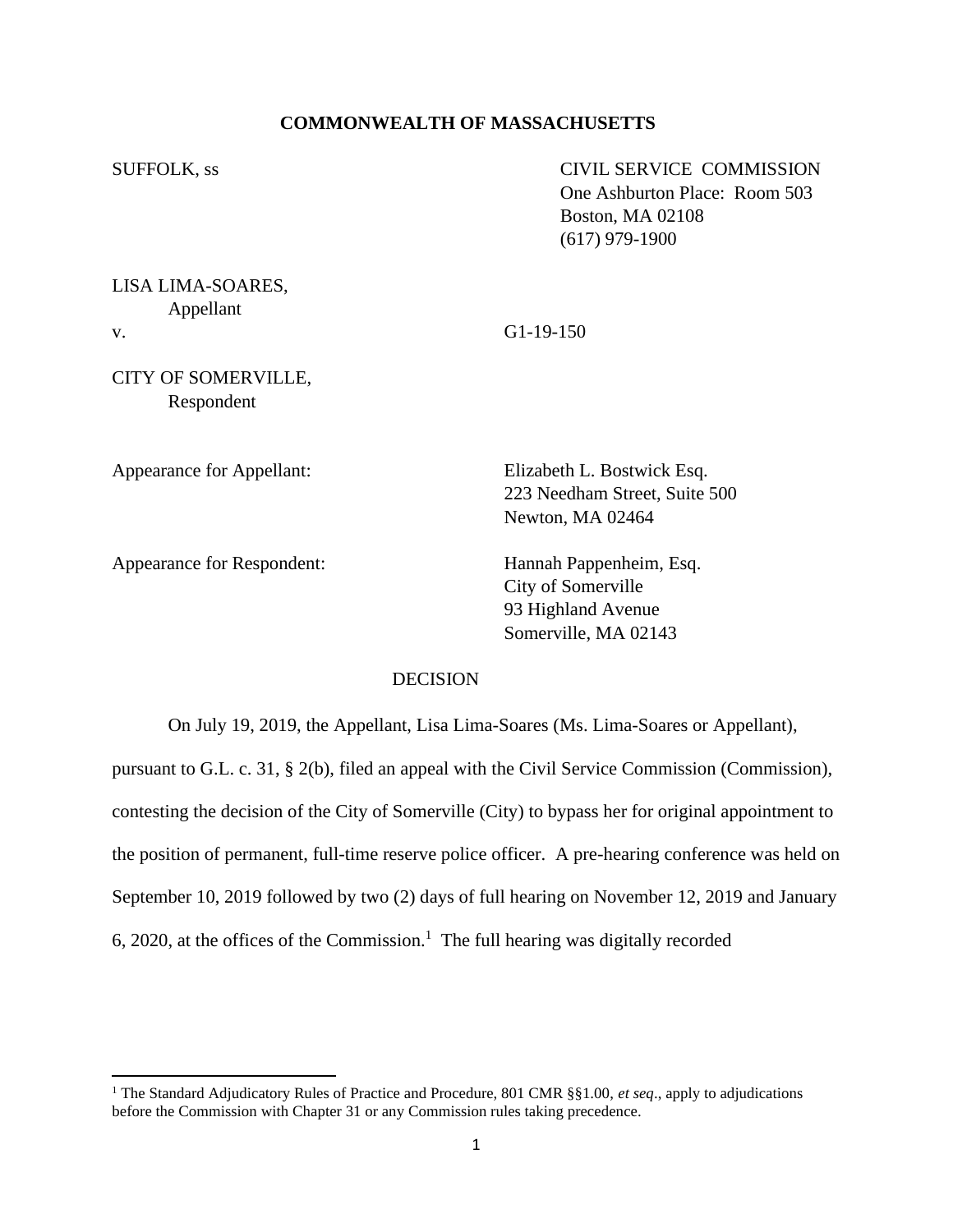and both parties received recordings of the two days of hearing.<sup>2</sup> Both parties submitted posthearing proposed decisions. For reasons explained below, I conclude that the City's bypass decision should be upheld.

## **FINDINGS OF FACT:**

Joint Exhibits 1 - 8 were entered into evidence in this matter by both parties, Respondent Exhibits 1-6 were entered into evidence by the City, and Ms. Lima-Soares entered Appellant's Exhibits 1-18. Pursuant to an order by the Commission, the Respondent produced additional Post-Hearing Exhibits 1-3. Based on those exhibits, the stipulated facts, the testimony of: *Called by the City of Somerville:*

- **Example 3 Sergeant Sean Sylvester, Somerville Police Department**
- Candace Cooper, Personnel Director for the City of Somerville
- Deputy Stephen Carrabino, Somerville Police Department

## *Called by the Appellant:*

■ Lisa Lima Soares, Appellant

and taking administrative notice of all matters filed in the case and pertinent statutes, regulations and policies, and reasonable inferences drawn therefrom, a preponderance of evidence establishes the following findings of fact:

1. At the time of the hearing, the Appellant was forty-five years old. She is a resident of Somerville and has obtained a bachelor's degree. (Testimony of Appellant)

 $<sup>2</sup>$  If there is a judicial appeal of this decision, the plaintiff in the judicial appeal would be obligated to supply the</sup> court with a transcript of this hearing to the extent that he/she wishes to challenge the decision as unsupported by the substantial evidence, arbitrary and capricious, or an abuse of discretion. If such an appeal is filed, this CD should be used to transcribe the hearing.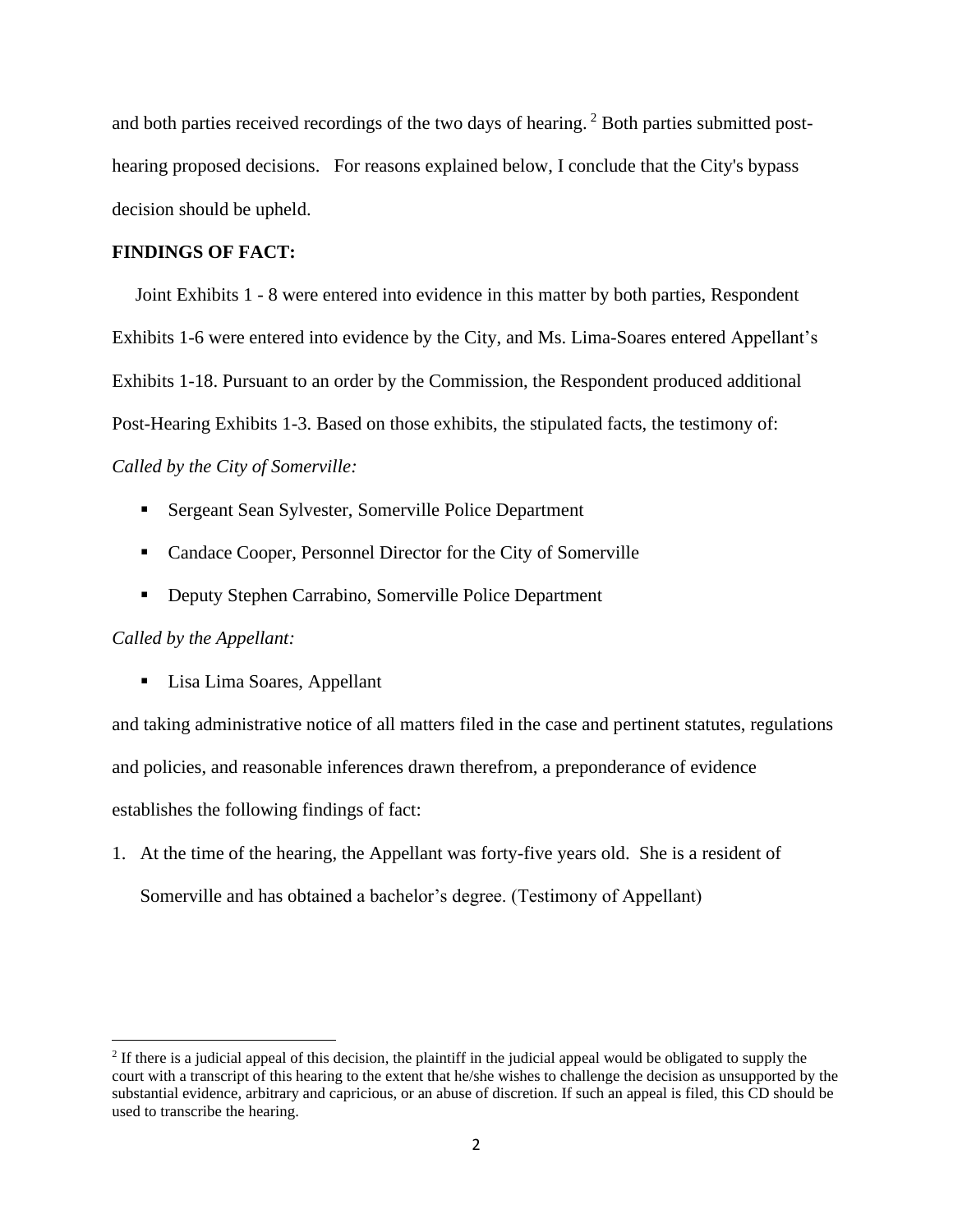- 2. On or about March 25, 2017, the Appellant took the civil service exam for the position of reserve police officer and received a score of 79. The eligible list was established September 1, 2017. (Stipulated Facts).
- 3. On January 10, 2019 the state's Human Resource Division (HRD) sent the City of Somerville Certification # 06035 for the appointment of ten (10) candidates to the position of Reserve Police Officer. The Appellant ranked  $25<sup>th</sup>$  on the certification of those willing to accept employment. (Stipulated Facts; Testimony of Cooper).
- 4. Eight (8) candidates were appointed to the position of reserve police officer with the City, three of whom were ranked below the Appellant. (Stipulated Facts; Testimony of Cooper).
- 5. All candidates on Certification # 06035 who underwent the City's hiring process were required to submit documentation to the City including an application, resume, credit scores, tax returns, to undergo a residency verification investigation, and to undergo a background investigation conducted by a detective of the SPD. (Testimony of Cooper; Testimony of Carrabino).
- 6. Following the background investigation, all candidates, including Ms. Lima-Soares, were interviewed by the same interview panel consisting of the following individuals: Director of Human Resources Candace Cooper (Cooper), Deputy Chief Stephen Carrabino (Carrabino) of the SPD; and the Deputy Director of Health and Human Services for the City of Somerville, Nancy Bacci. (Testimony of Cooper; Testimony of Carrabino).
- 7. Deputy Carrabino has been employed by the Somerville Police Department for twenty-fie (25) years. He is currently the Deputy in Charge of Operations. He has a BS in Nursing Science from Boston University, a JD from Suffolk University Law School, and a MA in Public Administration from Harvard Kennedy School of Government. He is a trained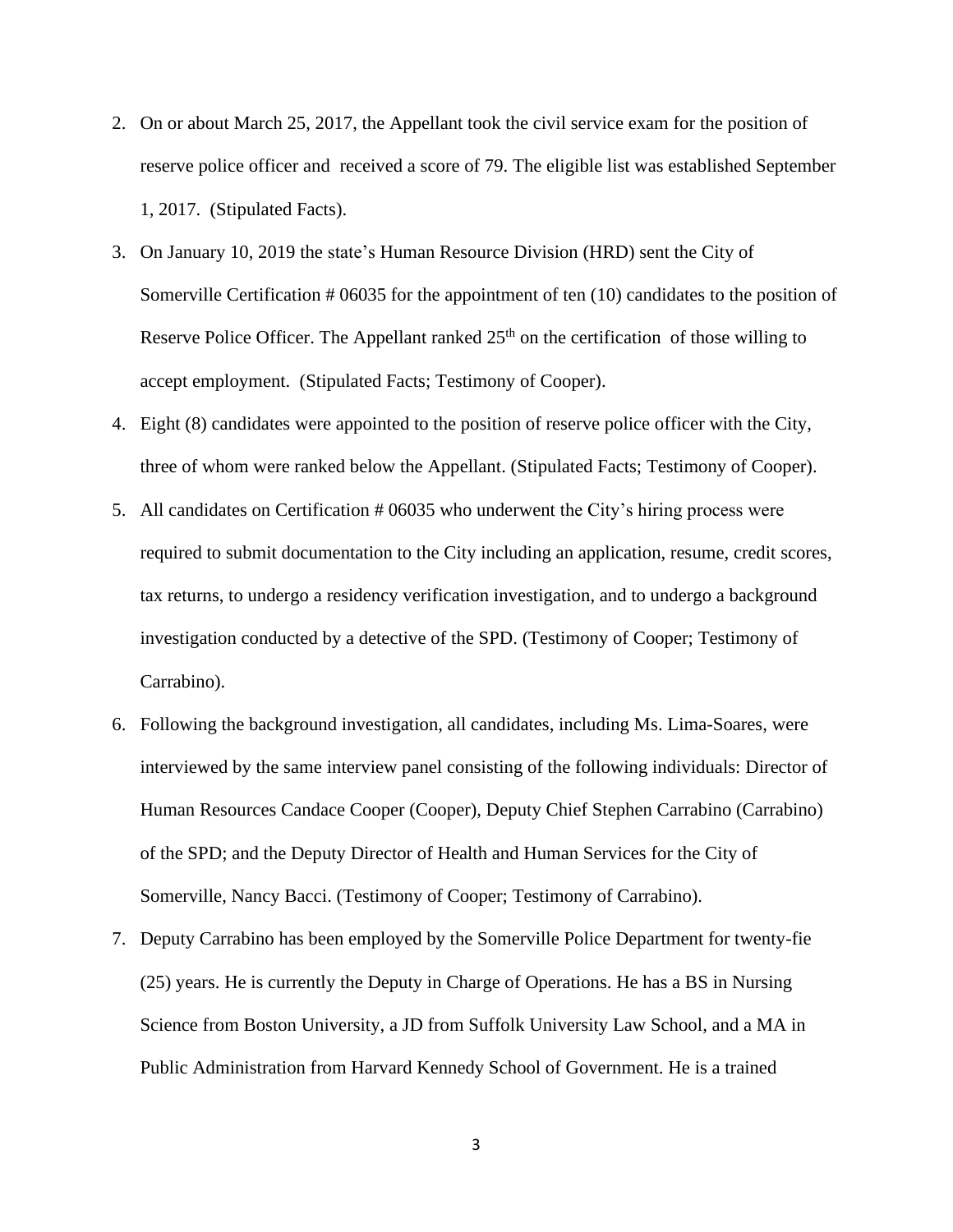background investigator and currently oversees the background investigations for recruit hiring at the SPD. He has taken part in five (5) to ten (10) interview panels prior to this hiring round. (Testimony of Carrabino).

- 8. Candance Cooper has been the Director of Human Resources for the City of Somerville since 2016 and has been employed by the City since 2008, starting in payroll, then advancing to personnel, to Assistant Director, and to Deputy Director before her current role as Director. She participates in all police officer hiring, manages the process, collects information from the candidates, participates in the interview panel, and makes a recommendation to the Mayor. (Testimony of Cooper).
- 9. During the interviews, the panelists took turn asking questions. The general format for each interview was the same. The panel would go through each line of the multi-page application the candidate completed. Following that review, the panel walked each candidate through the findings of the background investigator's report. Finally, the candidate was then asked standard interview questions, which included numerous hypothetical scenarios. Once this process was complete, every candidate was given the opportunity to ask any questions he or she had before the interview was complete. (Testimony of Carrabino; Testimony of Cooper; Joint Ex. 1, 8).
- 10. Every candidate's interview was audio recorded by the City, with the consent and knowledge of the candidate, and has been submitted as evidence at the hearing of this matter. Ms. Lima-Soares interview lasted approximately two and half hours. (Jt. Ex. 1, 8).
- 11. Following the final candidate interview, the panel met to discuss and review every candidate. The interview questions were not individually scored. The panel made a unanimous decision as to which candidate would be bypassed and which candidate would be given a conditional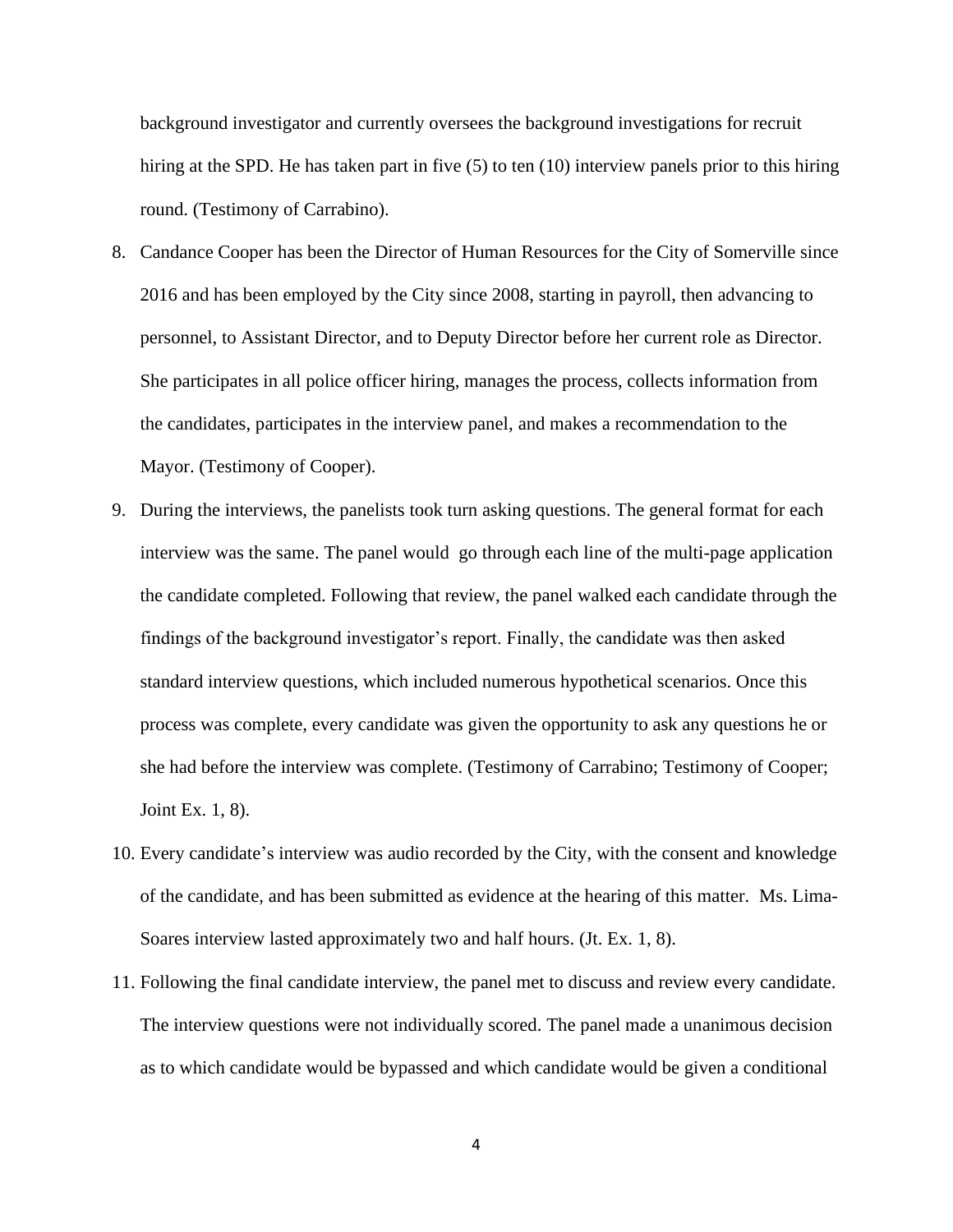offer of employment. Following this decision, Ms. Cooper made a recommendation to the Mayor, who is given general, periodic updates on the hiring process. (Testimony of Carrabino; Testimony of Cooper).

12. On or about May 17, 2019, Ms. Lima-Soares was notified by the City that she would not be given a conditional offer of employment with the Somerville Police Department at that time, the reasons detailed therein. (Joint Ex. 7; Testimony of Cooper).

### *Concerns with Appellant's Prior History as Somerville Crossing Guard*

- 13. Ms. Lima-Soares was employed by the City as a crossing guard from March 2016 to January 2018. Her supervisor was Officer Sean Sylvester during that time. He has since been promoted to the rank of sergeant. (Joint Ex. 2; Testimony of Sylvester; Testimony of Lima-Soares).
- 14. Early on in her time as a crossing guard, Ms. Lima-Soares spoke to Officer Sylvester at least three (3) different times (in a relatively short amount of time) about what she perceived to be illegal drug activity near her crossing guard post. Officer Sylvester informed Ms. Lima-Soares that he knew there to be a suboxone clinic in the area and took her concern seriously. (Testimony of Sylvester).
- 15. Within a few days of that first conversation, Ms. Lima-Soares came to Officer Sylvester again to report what she believed to be an illegal drug deal. She met with him at his desk at the precinct. At that time, Officer Sylvester informed Ms. Lima-Soares that he would pass her concern along to the Narcotics Unit. (Testimony of Sylvester; Testimony of Appellant).
- 16. Ms. Lima-Soares approached Officer Sylvester a third time to report perceived drug activity. At this time, Officer Sylvester told Ms. Lima-Soares that she needed to be more concerned with crossing children safely than repeatedly reporting the same information to him. He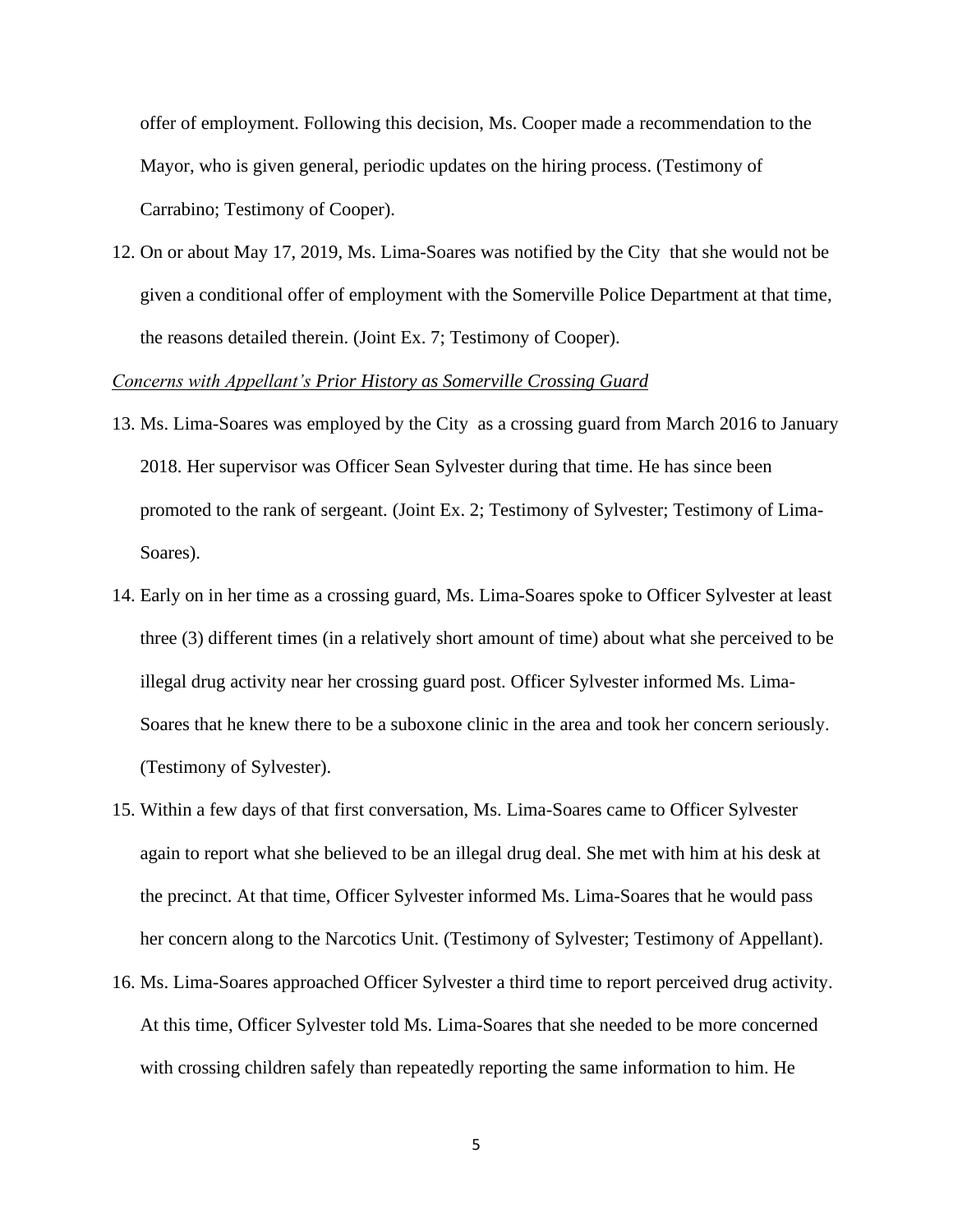repeated to Ms. Lima-Soares that he had passed the information along to the Narcotics Unit. He also advised her that the Narcotics Unit often times works undercover and she would not be privy to what those undercover officers may or may not be doing in response to her report, neither would Officer Sylvester, for that matter. (Testimony of Sylvester).

- 17. Instead of accepting his response, Ms. Lima-Soares insisted on knowing who exactly he had passed the information along to. At that point, Officer Sylvester gave her the contact information of a detective in the Narcotics Unit. (Testimony of Sylvester).
- 18. Officer Sylvester initially thought her reporting showed initiative since part of the training of a crossing guard is to report suspicious activity; however, he became frustrated that she would not follow his directives, nor would she accept his answers on the subject as satisfactory or to her liking. (Testimony of Sylvester).
- 19. Ms. Lima-Soares was repeatedly counselled by Officer Sylvester on this same issue advising her to focus on her primary responsibility – crossing children safely. Officer Sylvester did not write Ms. Lima-Soares up because he did not see this as rising to the level of discipline and because she was a relatively new employee at the time. He felt she was overreaching her authority as a crossing guard, questioning her supervisor multiple times. (Testimony of Sylvester).
- 20. Deputy Chief Carrabino spoke to the Narcotics Unit detective about this matter. The detective told him that Ms. Lima-Soares called him repeatedly about suspicious activity she witnessed as a crossing guard, even after he acknowledged her report. The detective described this to Deputy Carrabino as "almost badgering." (Testimony of Carrabino).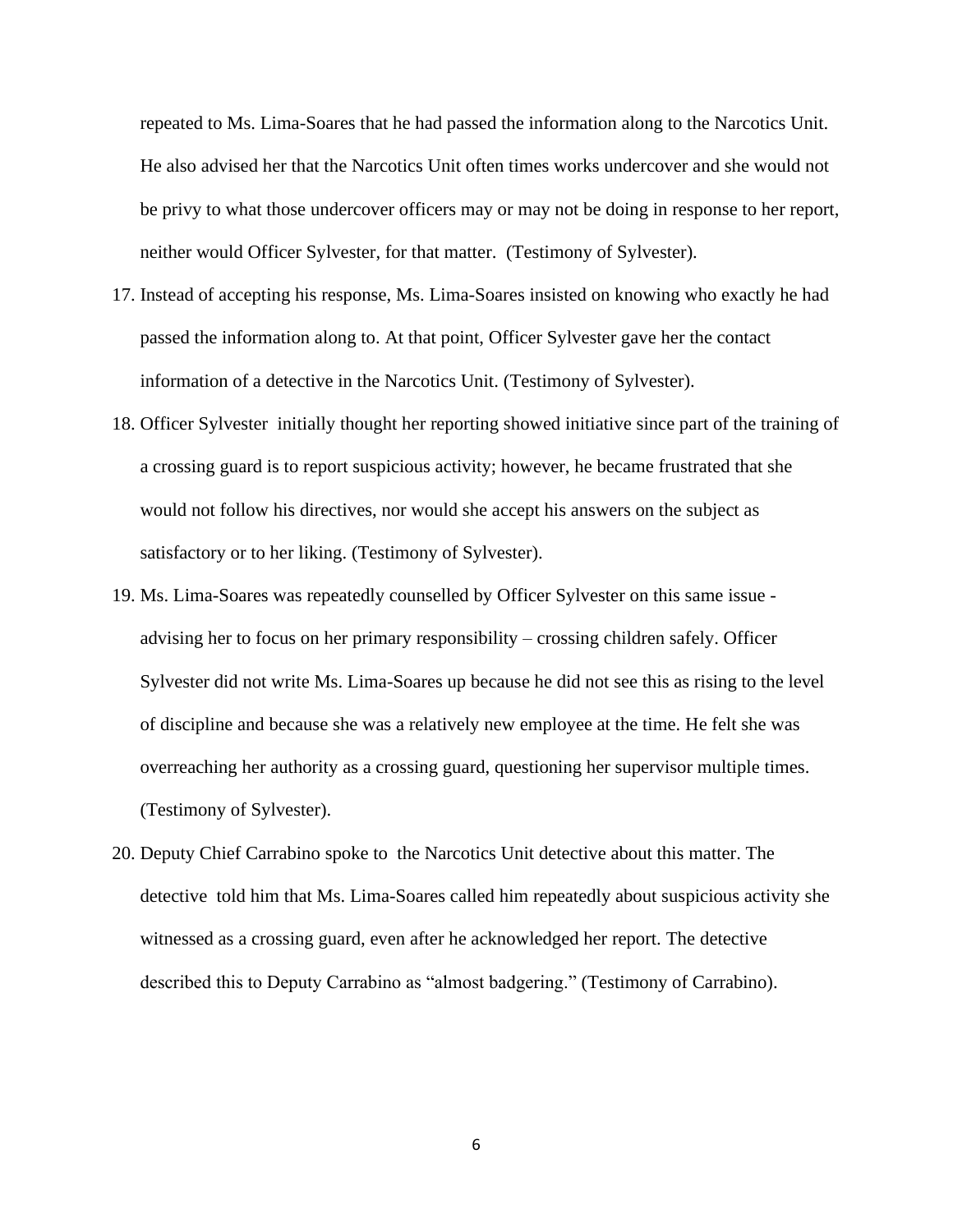- 21. In her application, Ms. Lima-Soares checked "No" in response to the question, "Have you ever been counseled either verbally or in writing for poor job performance, inappropriate behavior, attendance or any other work-related issue?" (Joint Ex. 2).
- 22. During her interview for this position, Ms. Lima-Soares was asked whether a supervisor had ever spoken to her about concerns regarding her job performance. Ms. Lima-Soares stated that she "was never directly spoken to as though there was a problem." (Joint Ex. 1).
- 23. In the interview, Ms. Lima-Soares acknowledged that she felt she saw suspicious activity going on as a crossing guard, that she spoke to her supervisor, and that he referred her to the person who deals with that in the department. She admitted in the interview that she contacted the Detective in the Narcotics Unit several times and left messages, but he never called her back. She reiterated again, "I was never spoken to about my work." (Joint Ex. 1).
- 24. The interview panel felt that Ms. Lima-Soares' response to this line of questioning in the interview was not sufficient. The panel did not credit her when she said that she was never spoken to about her repeated conduct. The panel felt that she acknowledged the matter at hand - that she felt there were drug deals going on and that she reported it - but she would not acknowledge that her supervisor had counselled her to focus more on crossing children or that he told her he had passed along the information to the Narcotics Unit. (Testimony of Cooper).
- 25. The panel was concerned with Ms. Lima-Soares' ability to take orders. (Testimony of Carrabino).

### *Concerns about Appellant's Financial History; Bankruptcy Filing and Failure to File Taxes*

26. Every candidate who applied for the position of reserve police officer with the SPD was required to provide credit reports as part of their application. Ms. Lima-Soares provided the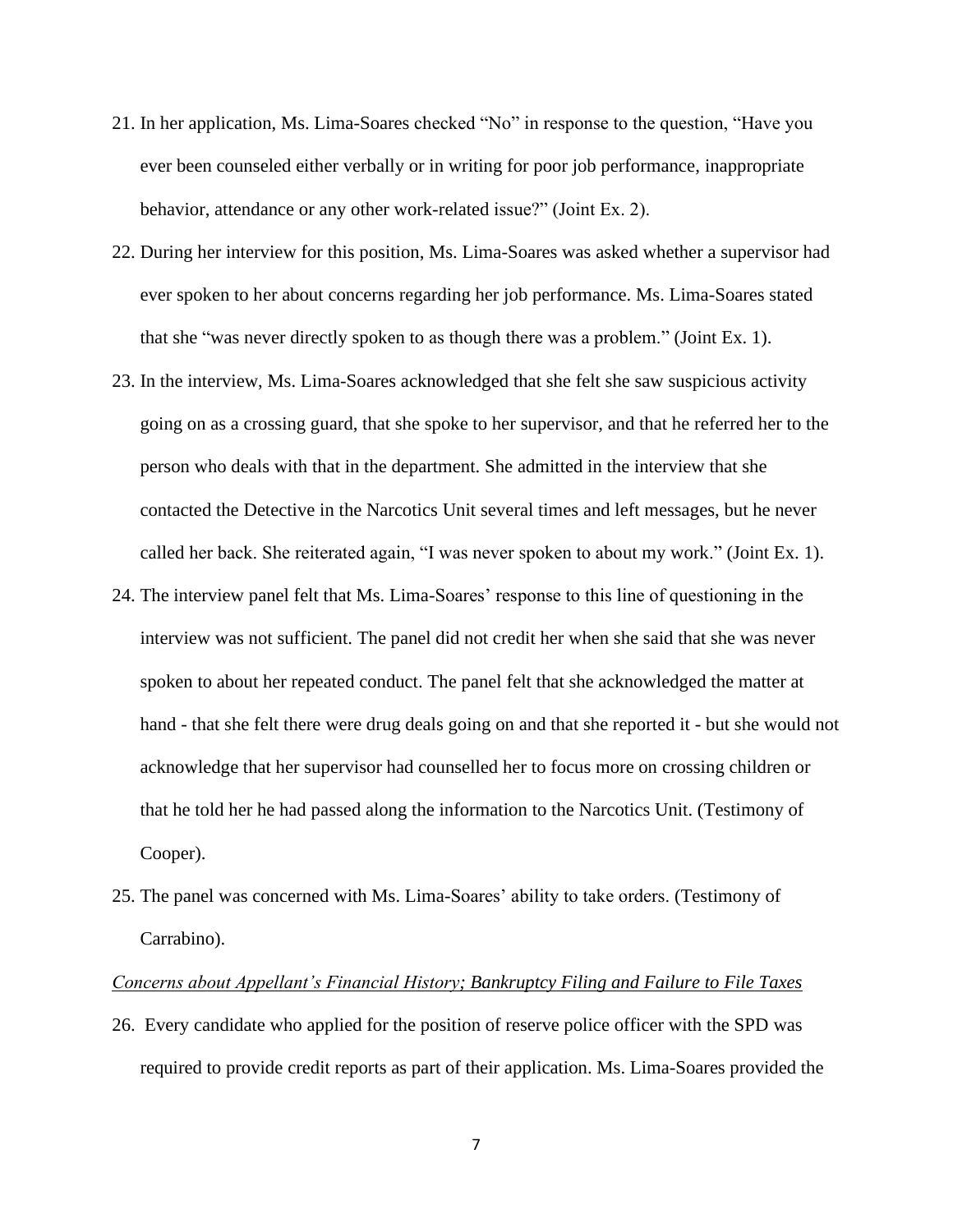City with three (3) credit reports. (Joint Ex. 2, 3; Respondent Post-Hearing Ex. 2, 3; Testimony of Cooper; Testimony of Carrabino).

- 27. Two bankruptcies appeared in Ms. Lima-Soares Experian Credit Report, one from 2010 and the other 2017. At the hearing of this appeal based on evidence presented by the Appellant, the City stipulated that the 2010 bankruptcy was not Ms. Lima-Soares'. This 2010 bankruptcy was the result of identity theft. (Stipulated Fact).
- 28. The 2017 bankruptcy that appears on her credit report is legitimate and factual. Ms. Lima-Soares filed for bankruptcy in 2017. (Testimony of Appellant; Joint Ex. 2, 3; Respondent Post-Hearing Ex. 2).
- 29. The interview panel discussed Ms. Lima-Soares 2017 bankruptcy with her during the interview at length. Ms. Lima-Soares confirmed that she had filed for bankruptcy in 2017. During the interview, she indicated that she had not been able to repay her student loans, which total \$28,000; she had been paying, then they were put in forbearance. She filed for bankruptcy due to marital debt. The last time she paid on the student loans was nine years ago, around the time of her divorce. At the time of her divorce, her shared total debt was \$75,000, which included the student loans. (Joint Ex. 1).
- 30. The interview panel felt that the filing of bankruptcy shed light on how responsible Ms. Lima-Soares is. (Testimony of Carrabino).
- 31. In Ms. Lima-Soares' application, she was asked, "Have your Federal Income Tax Returns been filed on time, each year, for the past 7 years?" Ms. Lima-Soares checked "Yes" to that question. She then attached a written attachment stating that she had *not* in fact filed income taxes for the years 2011-2015. She indicated that she owned a fitness business during that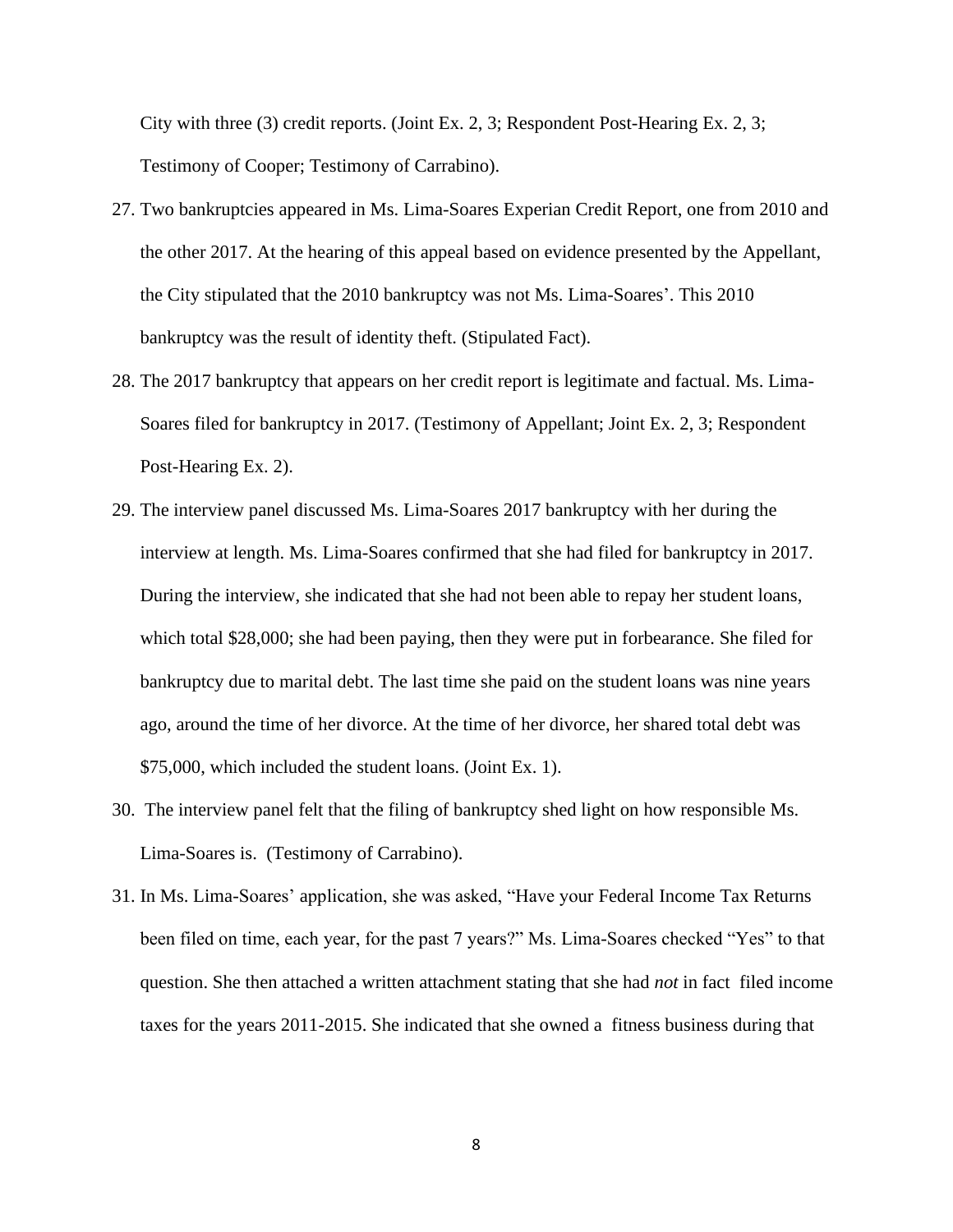same time period; however, for various reasons, she did not file taxes from 2011-2015. (Joint Ex. 2).

- 32. Ms. Lima-Soares told the interview panel that, during the years she ran her fitness business (2013-2015), she did not file taxes because she did not make more than \$400 per year, which was her understanding of the income limit at which one needs to file an income tax return. (Testimony of Appellant; Joint Ex. 1).
- 33. The interview panel was concerned with her statements on this topic and did not find her to be credible. Deputy Carrabino noted that Ms. Lima-Soares did not file a Schedule C (for independent contractors/ business owners) so there was no way to determine what the "ins and outs" were, i.e., the money coming in and the money going out. She had her own location and clients, but she did not have net income. Although these were here statements to the panel, she did not have anything to back them up, explained Deputy Carrabino. (Testimony of Carrabino).
- 34. The panel believed Ms. Lima-Soares should have documentation to show that she earned less than \$400 a year. (Testimony of Cooper).
- 35. In addition, Ms. Cooper and Deputy Carrabino believed Ms. Lima-Soares received credit towards her daughter's tuition in exchange for fitness classes, which both believed would need to be accounted for in calculating income taxes. Deputy Carrabino spoke with the principal of the school<sup>3</sup> who stated that Ms. Lima-Soares received a tuition credit for teaching fitness classes. (Testimony of Carrabino).

<sup>&</sup>lt;sup>3</sup> The principal of St. Catherine's school is a cousin of Deputy Carrabino. (Testimony of Carrabino).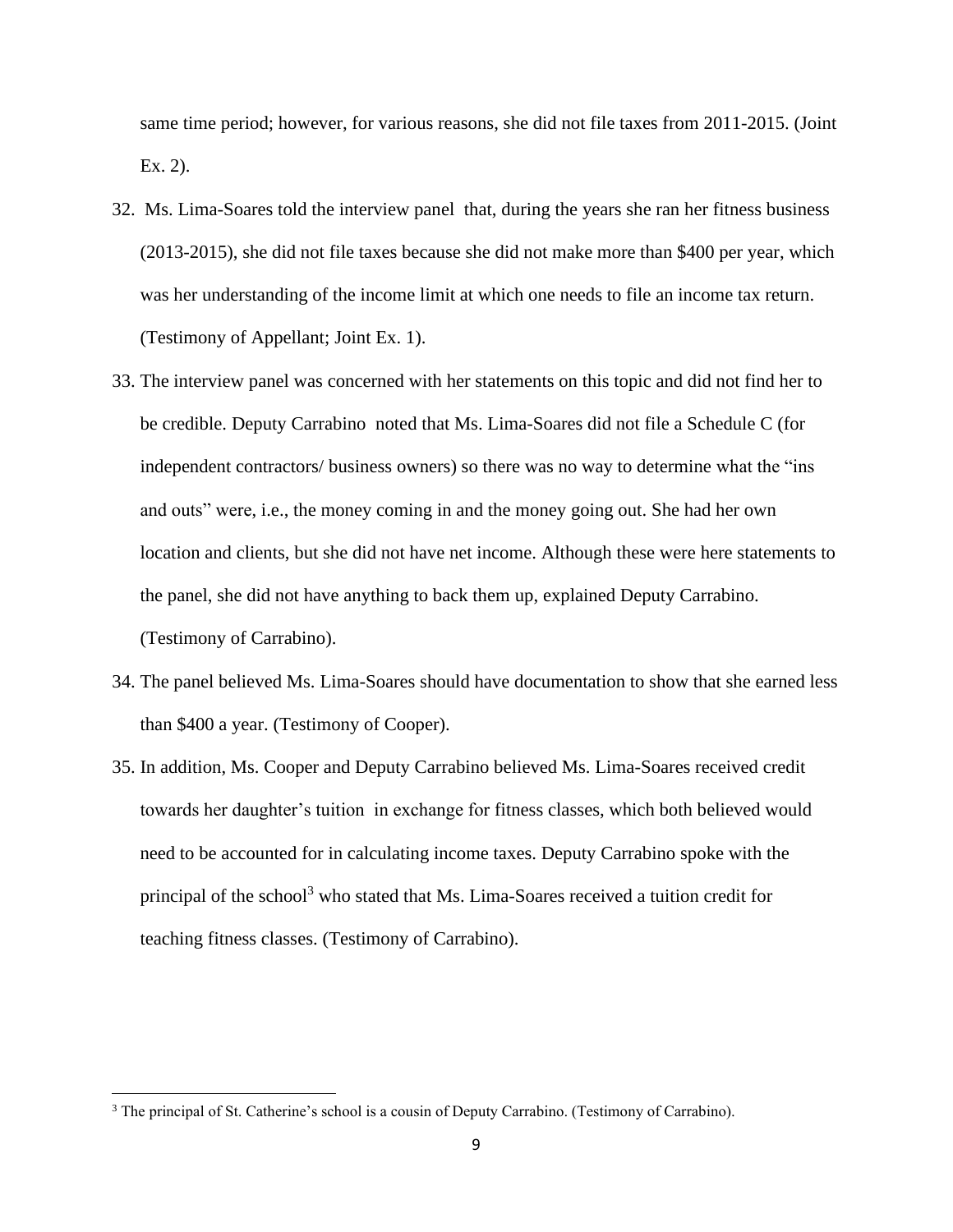- 36. Ms. Lima-Soares denied that she received any tuition benefit for volunteering at the school. She acknowledged that those parents who opted out of the community service hours paid a fee to the school. (Testimony of Appellant).
- 37. Ms. Lima-Soares was unaware that she may have been eligible for an Earned Income Credit had she filed income taxes for the years 2013-2015. (Joint Ex. 1; Testimony of Appellant).
- 38. Deputy Carrabino thought that Ms. Lima-Soares "was trying to be artful not owning up to things, but she is intelligent and well-spoken and she can write, but I felt she was trying to work the corners instead of owning the situation." (Testimony of Carrabino).

*Negative Community Feedback Regarding Appellant's Candidacy*

- 39. As part of her background investigation, Ms. Lima-Soares' residency from March 25, 2016 to March 25, 2017 was checked by a third party, NWI Investigative Group (NWI), hired by the City of Somerville. (Respondent Ex.1 ).
- 40. The NWI investigator met with Ms. Lima-Soares on February 11, 2019 as part of the residency verification investigation for the City. The investigator informed Ms. Lima-Soares that that he would need to speak to her neighbors to confirm her residency. She responded with the question of whether the investigator would need to divulge to the neighbors her name or what the inquiry was about. The investigator explained that he would need to provide her neighbors with only her name and the information that she was applying for a police officer position with the Somerville Police Department. The investigator then asked Ms. Lima-Soares if there was a reason or any type of issue that would explain why she did not want the investigator to speak with her neighbors to confirm the information. She told the investigator that there wasn't any type of issue, but that she is a private person and does not like everyone knowing her personal business. (Respondent Ex. 1).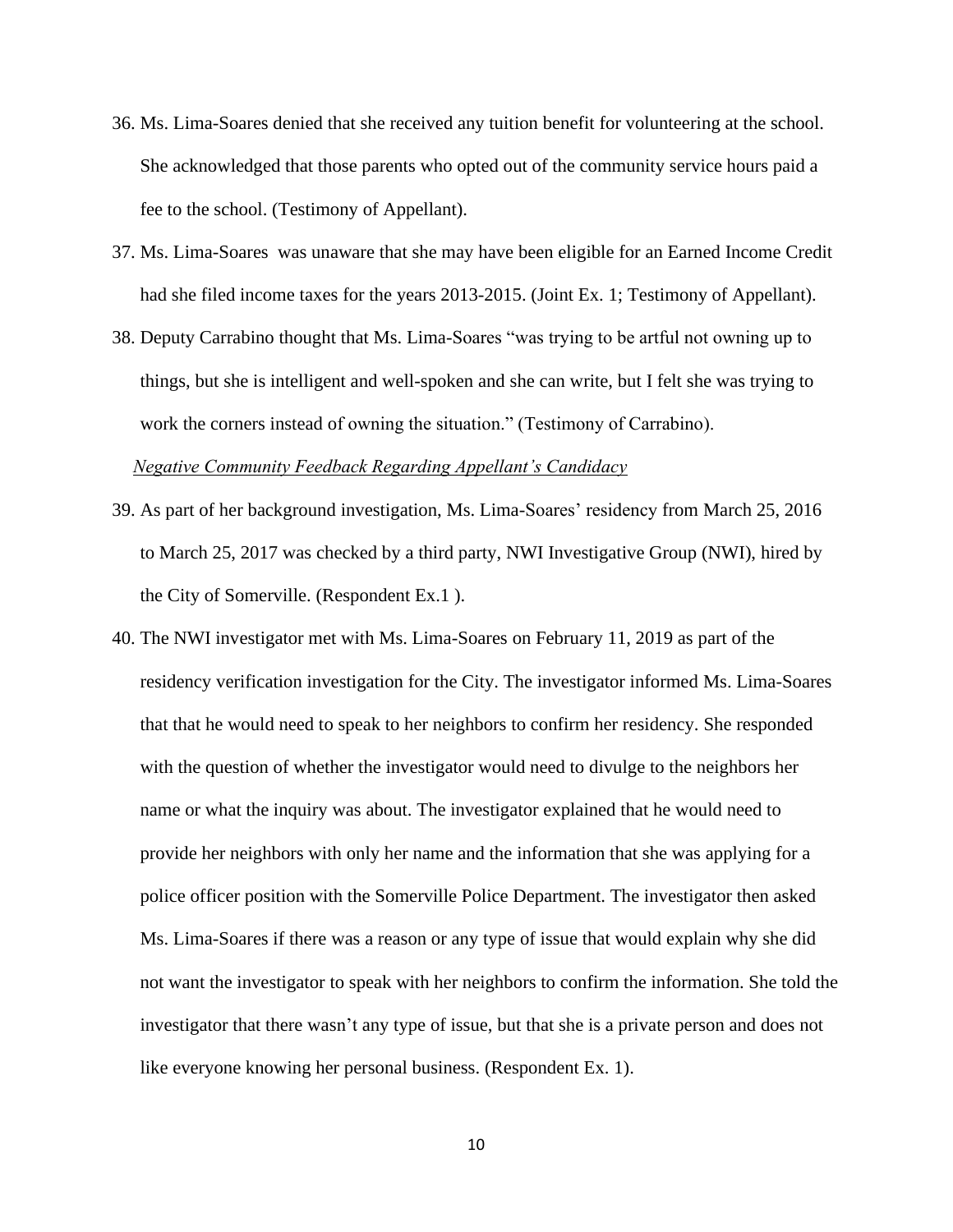- 41. As part of NWI's investigation, their investigator spoke to neighbors of Ms. Lima-Soares. One such neighbor was Mr.  $P<sup>4</sup>$  and his girlfriend. During their conversation on February 11, 2019, they verified that Ms. Lima-Soares was indeed a resident at the address she provided at the relevant times. (Respondent Ex. 1).
- 42. When the NWI investigator explained to Mr. P the purpose of their inquiry, Mr. P immediately became somewhat irate when Ms. Lima-Soares' name was mentioned and the fact that she was applying for a position as a police officer for the City. Both Mr. P and his girlfriend went on to complain about Ms. Lima-Soares' character for approximately twenty (20) minutes. Mr. P did most of the talking for the couple, stating that he disliked the candidate very much. They both stated that Ms. Lima-Soares does not get along with many of her neighbors because she is always causing problems and acts as if she has authority over all the neighbors on the street. Mr. P further stated that he has heard the candidate tell people several times that she is a police officer. They stated that she has followed the girlfriend along the street with a camera filming her. (Respondent Ex. 1).
- 43. The interview panel asked Ms. Lima-Soares whether or not she had any prior issues with her neighbor. In her interview, Ms. Lima-Soares denied any contentious relationship with Mr. P and said she never interacts with him one-on-one. (Joint Ex. 1).
- 44. In her interview, Ms. Lima-Soares stated that she took pictures of some flooding in the street for insurance purposes. (Joint Ex. 1).
- 45. At the hearing, Ms. Lima-Soares stated that she may have captured Mr. P or his girlfriend while taking pictures for flood insurance purposes but was unsure how many pictures they may have appeared in. (Testimony of Appellant).

<sup>&</sup>lt;sup>4</sup> Although the City has made the Appellant aware of the neighbor's full name, for purposes of the recorded hearing and this Decision, the neighbor's identity has been kept confidential.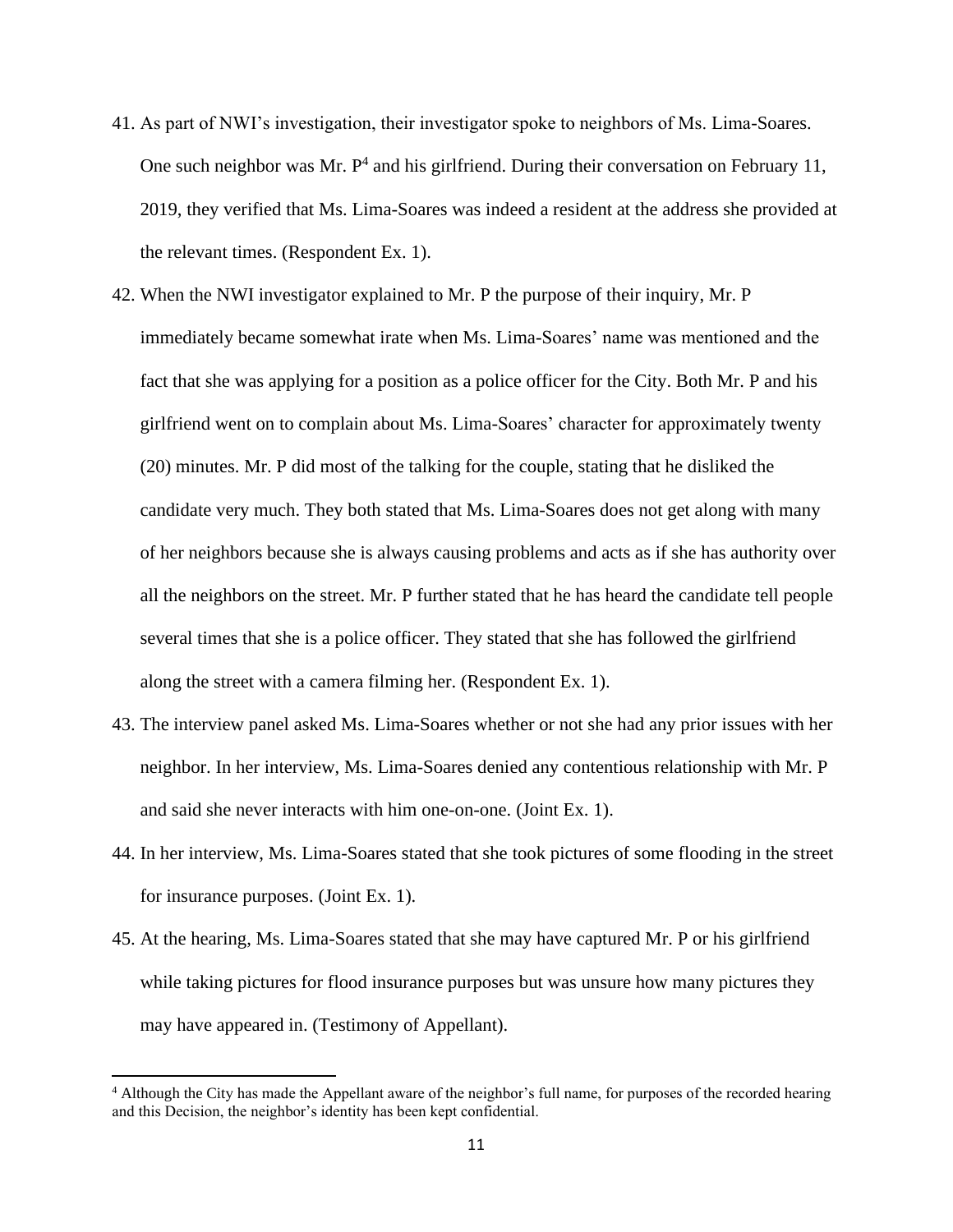- 46. In both her interview and her testimony at the appeal of this matter, Ms. Lima-Soares stated that the only interaction she ever had with Mr. P was when Mr. P became very angry that her father had parked his vehicle in front of his yard while trying to offload groceries. Ms. Lima-Soares indicated that her involvement in that situation was simply to de-escalate it, nothing more. (Joint Ex. 1; Testimony of Appellant).
- 47. The Appellant told Ms. Cooper in the interview that Mr. P had mental health issues and a criminal history and that the Cambridge Police were familiar with him. Deputy Carrabino looked further into that allegation after the interview and nothing was found to substantiate Ms. Lima-Soares' allegation. (Testimony of Cooper; Testimony of Carrabino).
- 48. After Ms. Lima-Soares' interview, the panel received a written statement from a current Somerville Police, Officer  $1<sup>5</sup>$  (Respondent Ex. 5).
- 49. Since it was received after the interview, the panel did not have the opportunity to ask Ms. Lima-Soares about Officer 1's statement. (Testimony of Cooper)
- 50. Officer 1 allowed his statement to be used by the City at the Civil Service appeal hearing despite his wife's fear of retaliation from Ms. Lima-Soares because Officer 1 believed it was the right thing to do ultimately. Ms. Lima-Soares and Officer 1 both have children at the same school. (Testimony of Carrabino).
- 51. Deputy Carrabino testified that he felt the statement written by Officer 1 was significant because Officer 1 was so concerned about Ms. Lima-Soares' candidacy that he wrote it despite the fear of retaliation. (Testimony of Carrabino).

*Somerville Auxiliary Police* 

<sup>&</sup>lt;sup>5</sup> Although the City has made the Appellant aware of the Officer's full name, for purposes of the recorded hearing and this Decision, the officer's identity has been kept confidential.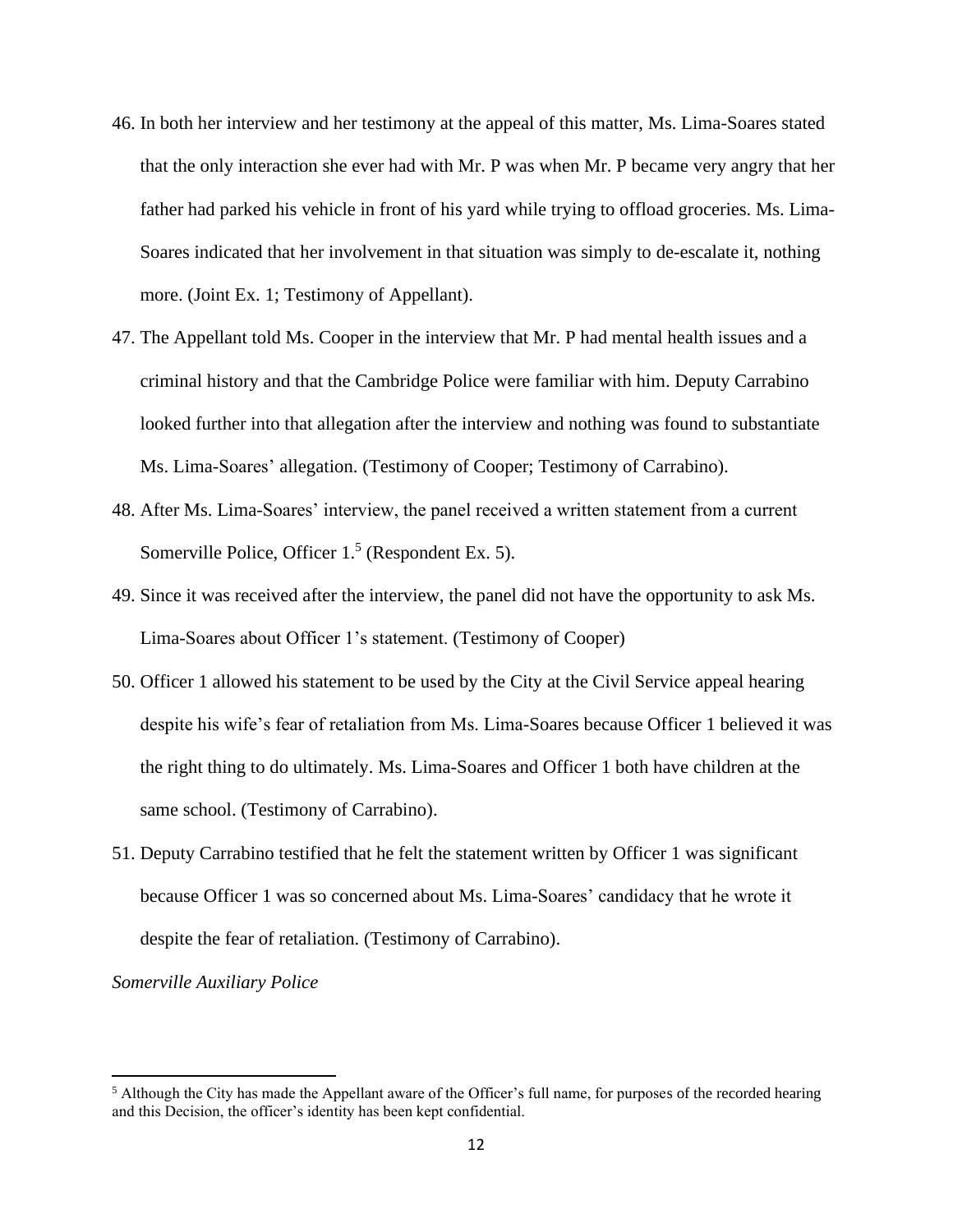- 52. In the "Civil Service Employment" section of her Application, Ms. Lima-Soares did not indicate that she either applied or began an application process with the Somerville Auxiliary Police Department in response to any questions. She did, however, indicate that she applied and then withdrew her application from the City of Cambridge in 2018. (Joint Ex. 2).
- 53. In her interview and in her testimony at the appeal hearing, Ms. Lima-Soares testified that she did not apply to the Somerville Auxiliary Police Department in 2016. She stated that she inquired and picked up an application, but because her questions and phone calls went unanswered, she did not continue with the process. (Jt. Ex. 1; Testimony of Appellant).
- 54. In 2016, Ms. Lima-Soares attended an orientation for the Somerville Auxiliary Police, she signed a release for the SPD to do a background check, and, thereafter, her CORI and driver history were retrieved by the SPD due to her interest in applying to the Department. (Respondent Ex. 4).
- 55. The Somerville Auxiliary Police Department has since disbanded in 2018 and the interview panel was unable to locate any application for Ms. Lima-Soares for the Auxiliary Department. (Testimony of Carrabino).
- 56. Although there is no application, documents produced by the City show that Ms. Lima-Soares was rejected by the Auxiliary Police for an incomplete application and poor driving record. (Testimony of Carrabino; Respondent Ex. 4).

### *Information Regarding Other Candidates*

57. All candidates underwent an interview with the interview panel. Every candidate was asked questions relative to each page of their Application and went through the entirety of their background investigation. Lastly, each candidate was given the same set of standard questions as every other candidate. The audio recording of each candidate's interview was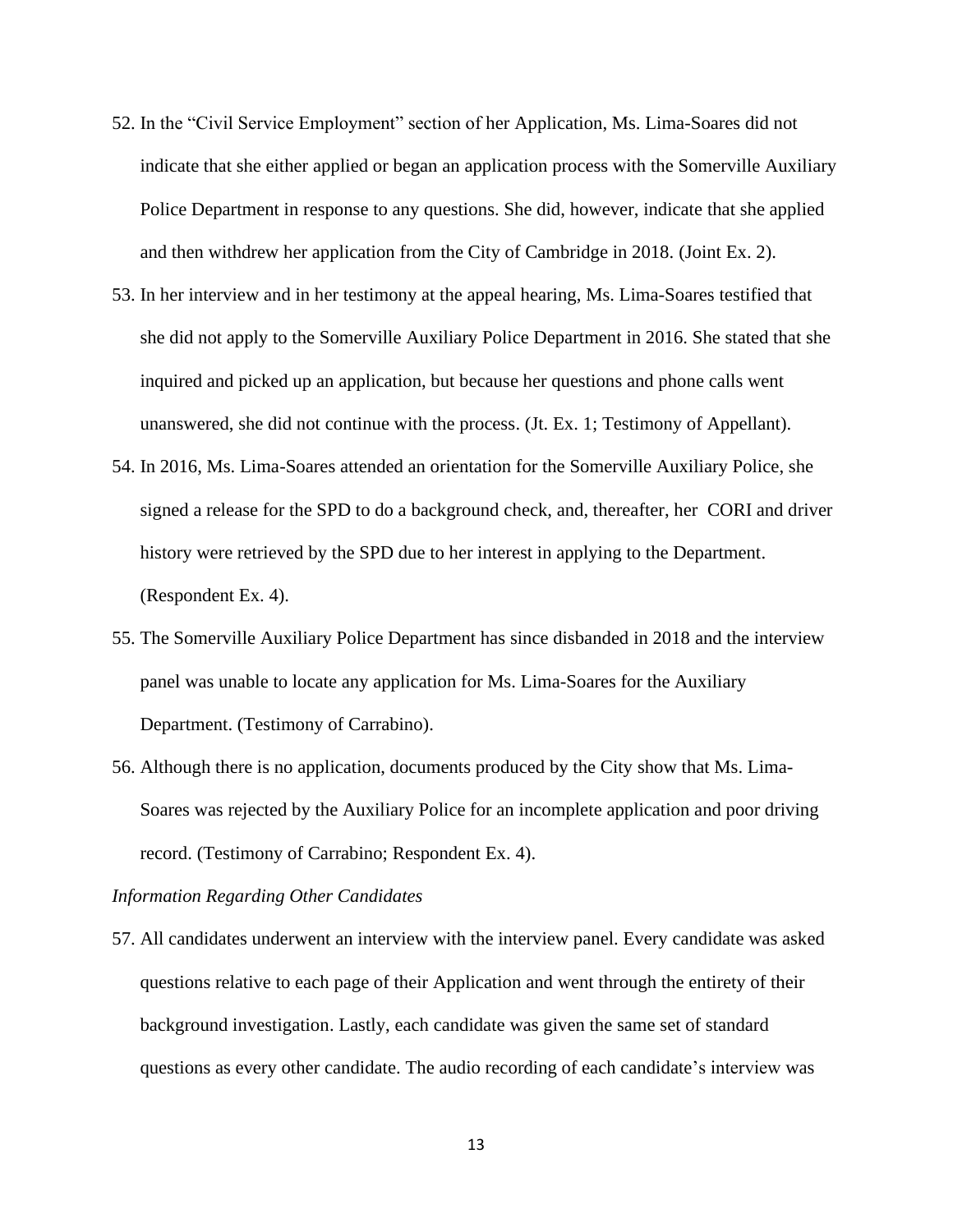admitted into evidence at the hearing of this matter. All three interview panelists took lengthy notes on each candidate and all of their notes were admitted into evidence at the hearing of this matter. Additionally, all of the candidates' applications, references, credit histories, and background investigator summaries were entered into evidence. (Joint Ex. 8; Appellant's Ex. 7-14; Respondent Post-Hearing Ex. 2 and 3).

- 58. Ms. Cooper and Deputy Chief Carrabino were not concerned with other candidates admitting to using marijuana in their past on their written application because it is legal in Massachusetts, although it is still illegal at the federal level. They explained that the question is in the application to gauge honesty of the applicant and to discern if there are any deeper issues. (Testimony of Cooper; Testimony of Carrabino; Appellant's Ex. 7-14).
- 59. Every prospective candidate's Application includes a standard question that asks whether any of the candidate's relatives work for the City. As Ms. Cooper testified, the City always wants to know where there is a conflict of interest and strives to avoid them. Candidate A's father is a firefighter in the City of Somerville. Candidate B has a relative who works for the City, as well. Ms. Cooper testified that she does not know Candidate A's father's rank in the fire department, nor does she see him frequently at work in her capacity as Human Resource Director. (Testimony of Carrabino; Testimony of Cooper; Appellant's Exhibits 7-14).
- 60. In his application for reserve police officer, Candidate A did not accurately indicate that he had left two recent employers without giving proper notice. This question is asked in the application to determine whether a candidate can properly follow protocol. Candidate A explained to the background investigator that he left the bank because he wanted to focus on the hiring process for a law enforcement position. In his interview, Candidate A stated that he believed he had given Partners two weeks' notice before leaving. He worked there for less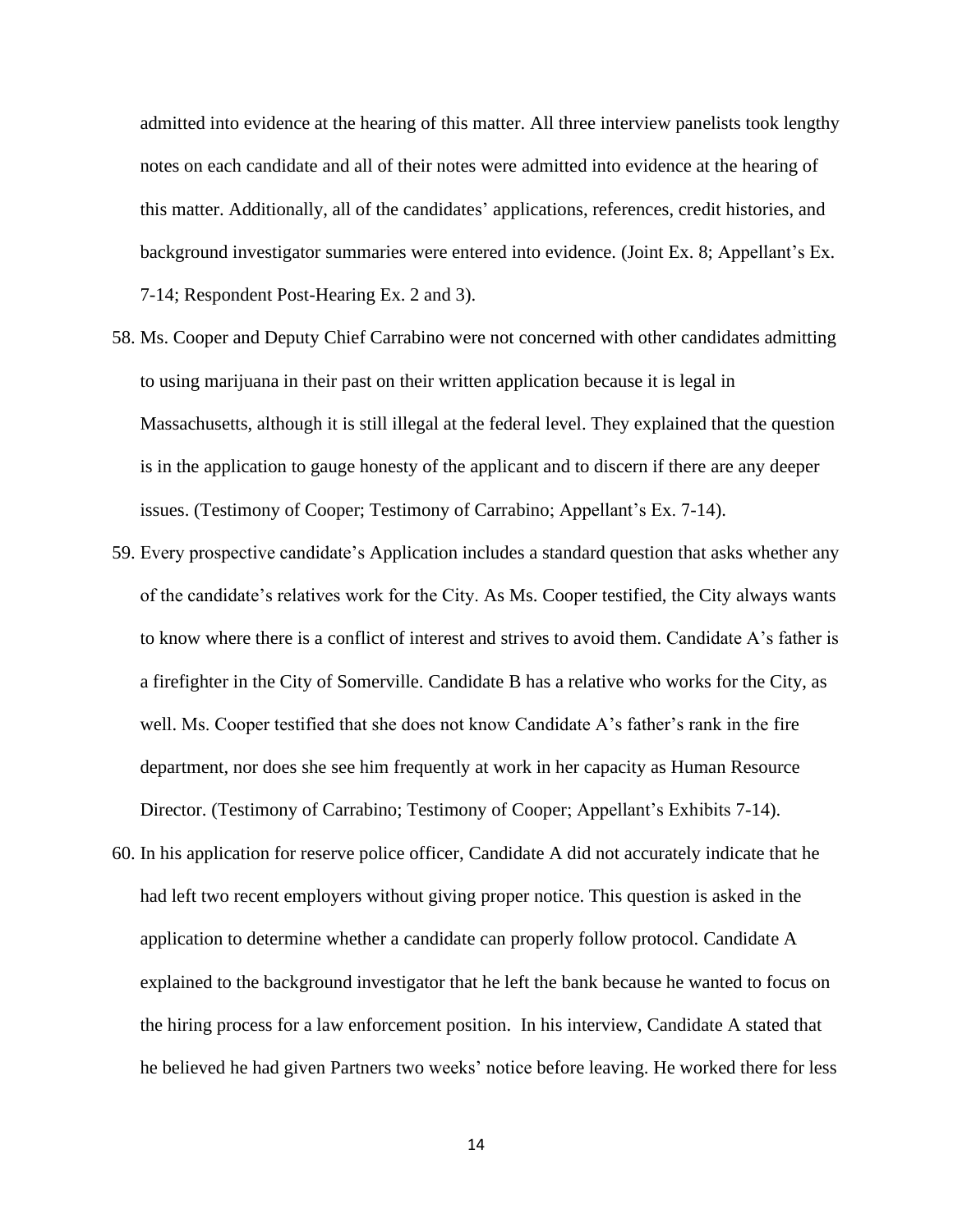than a month, from November 12, 2018 to December 3, 2018. Following the interview, Candidate A contacted Ms. Cooper via email and told her that he searched his emails and could not find any notice, which led him to conclude that he must not have given the proper notice. He apologized and explained that it must be his error and that he did not give the proper notice to that employer. (Appellant's Ex. 7, 7A, 7B,15; Joint Ex. 8; Testimony of Carrabino; Testimony of Cooper).

- 61. In determining Candidate A's suitability, the panel considered the fact that Candidate A did not properly disclose this information in the employment section of the application. Deputy Carrabino's scribbled the word "lie" on the background investigator's notes relative to Candidate A's explanation about giving notice for these two jobs. Deputy Carrabino explained that it is important for a police officer to always tell the truth no matter what. He explained that the fact pattern in this instance "was not a huge deal" as it related ultimately to Candidate A's candidacy, additionally because he apologized and took full responsibility for it. (Testimony of Carrabino; Testimony of Cooper).
- 62. Candidate A was asked in his interview about answering "No" to the question regarding whether he had ever been counseled at work about tardiness, or otherwise. One of his employers had indicated that he had been verbally reprimanded for being tardy. Candidate A apologized, took responsibility for his actions and explained the situation. (Joint Ex. 8; Appellant Ex. 7; Testimony of Carrabino; Testimony of Cooper).
- 63. Candidate A worked for the City in the summer jobs program as a high school student. His supervisor for the summer job was not contacted to discuss Candidate A because, as Ms. Cooper explained in her testimony, the City does would not typically contact a supervisor for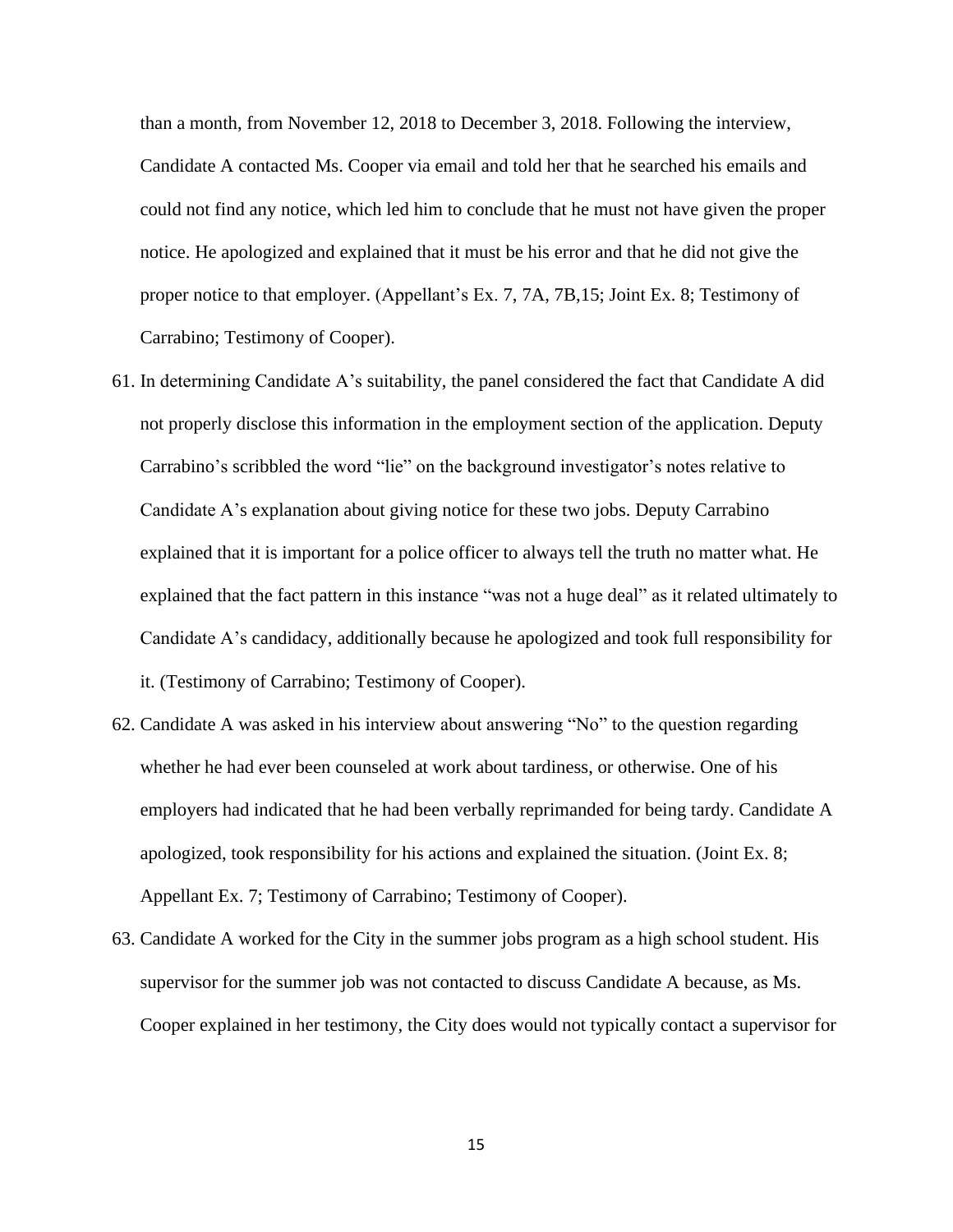a paid summer job during high school. Candidate A was not a current employee of the City at the time of his candidacy, either. (Testimony of Cooper; Appellant Ex. 5).

64. Ms. Lima-Soares was not bypassed by Candidate A, as he appeared higher on the certification. She was only bypassed by three candidates, Candidate E, Candidate F, and Candidate G. (Stipulated Fact).

### *Legal Standard*

A person may appeal a bypass decision under G.L. c. 31, § 2(b) for de novo review by the Commission. The Commission's role is to determine whether the appointing authority has shown, by a preponderance of the evidence, "reasonable justification" for the bypass after an "impartial and reasonably thorough review" of the relevant background and qualifications bearing on the candidate's present fitness to perform the duties of the position. Boston Police Dep't v. Civil Service Comm'n, 483 Mass. 461, 474-78 (2019); Police Dep't of Boston v. Kavaleski, 463 Mass. 680, 688-89 (2012); [Beverly v. Civil Service Comm'n, 78 Mass.App.Ct.](http://web2.westlaw.com/find/default.wl?mt=Massachusetts&db=578&rs=WLW15.04&tc=-1&rp=%2ffind%2fdefault.wl&findtype=Y&ordoc=2029136022&serialnum=2023501172&vr=2.0&fn=_top&sv=Split&tf=-1&pbc=70F732C1&utid=1)  [182, 187 \(2010\);](http://web2.westlaw.com/find/default.wl?mt=Massachusetts&db=578&rs=WLW15.04&tc=-1&rp=%2ffind%2fdefault.wl&findtype=Y&ordoc=2029136022&serialnum=2023501172&vr=2.0&fn=_top&sv=Split&tf=-1&pbc=70F732C1&utid=1) Leominster v. Stratton, 58 Mass.App.Ct. 726, 727-28 (2003). "Reasonable justification . . . means 'done upon adequate reasons sufficiently supported by credible evidence, when weighed by an unprejudiced mind, guided by common sense and by correct rules of law.'" Brackett v. Civil Service Comm'n, 447 Mass. 233, 243 (2006); Commissioners of Civil Service v. Municipal Ct., 359 Mass. 211, 214 (1971) and cases cited. *See also* Mayor of Revere v. Civil Service Comm'n, 31 Mass.App.Ct. 315, 321 (1991)(bypass reasons "more probably than not sound and sufficient" and upon "failure of proof by the [appointing authority], the commission has the power to reverse the [bypass] decision.") The governing statute, G.L. c. 31, § 2(b) gives the Commission's de novo review "broad scope to evaluate the legal basis of the appointing authority's action" and it is not necessary that the Commission find that the appointing authority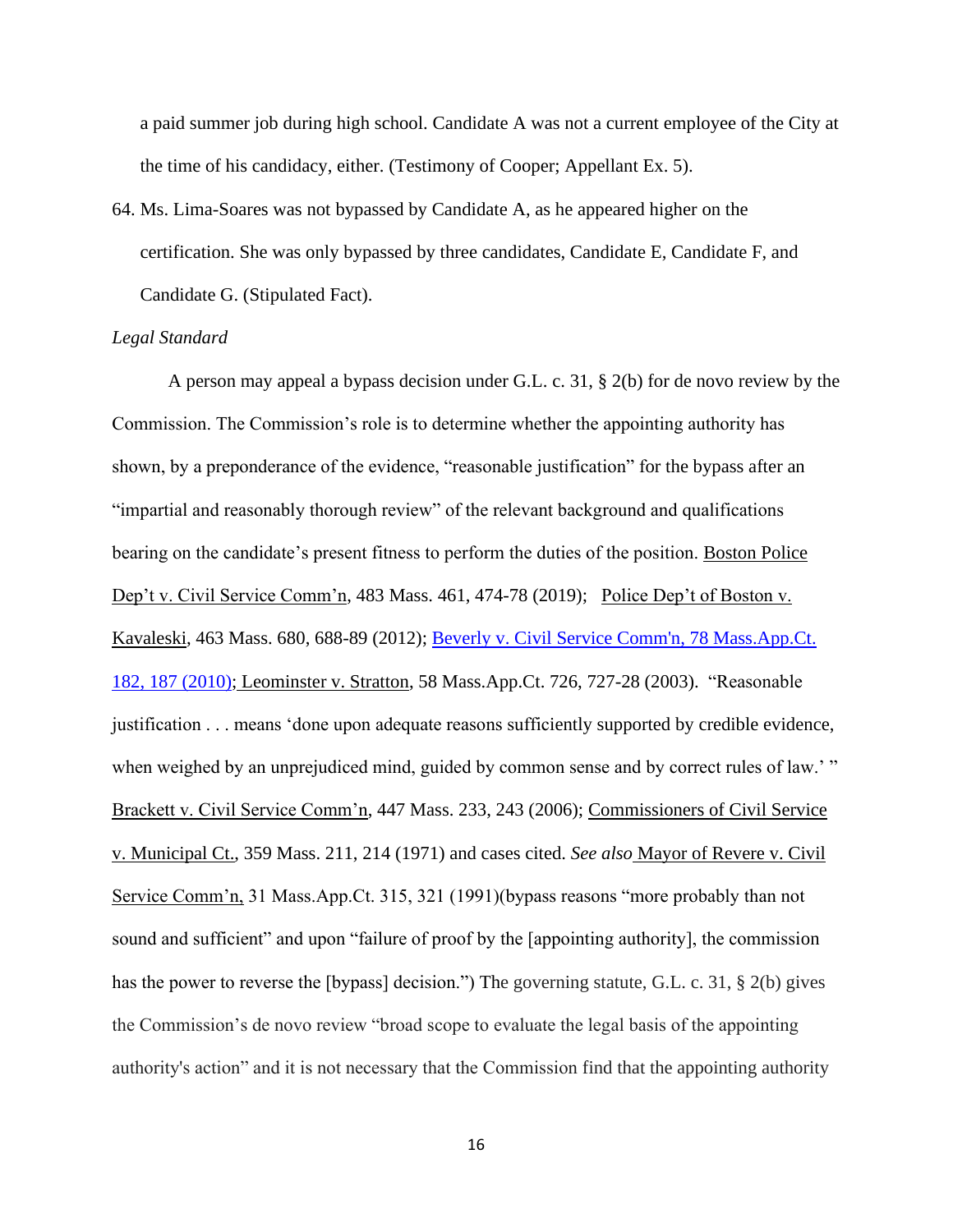acted "arbitrarily and capriciously." City of Cambridge v. Civil Service Comm'n, 43 Mass.App.Ct. 300, 303-305, *rev.den*., 428 Mass. 1102 (1997) The commission ". . . cannot substitute its judgment about a valid exercise of discretion based on merit or policy considerations by an appointing authority"; however, when there are *"*overtones of political control or objectives unrelated to merit standards or neutrally applied public policy, then the occasion is appropriate for intervention by the commission.". Id. *See also* Town of Brookline v. Alston, 487 Mass. 278 (2021)(analyzing broad scope of the Commission's jurisdiction to enforce basic merit principles under civil service law). That said, "[i]t is not for the Commission to assume the role of super appointing agency, and to revise those employment determinations with which the Commission may disagree." Town of Burlington v. McCarthy, 60 Mass.App.Ct. 914, 915 (2004).

### *Analysis*

 The Civil Service Commission's core mission is to ensure that Appointing Authorities, as part of a fair and impartial hiring process, offer valid reasons for bypassing a candidate in favor of lower-ranked candidates. As part of that review, the Commission must consider whether there is any evidence of personal or political bias by the Appointing Authority. Here, I have found none. Both Candace Cooper, the Director of Human Resources for the City, and Deputy Chief Stephen Carrabino were good witnesses. They had a command of the facts and clearly recalled this hiring process and how it unfolded. They were consistent with one another and the concerns they articulated. I do not find that either of them had any personal animus against the Appellant.

The panel provided Ms. Lima-Soares over two and half hours of their time to go through her application, her background investigation, and the standard questions. I do not find that they asked leading or "gotcha questions," as the Appellant alleged in her brief. The interview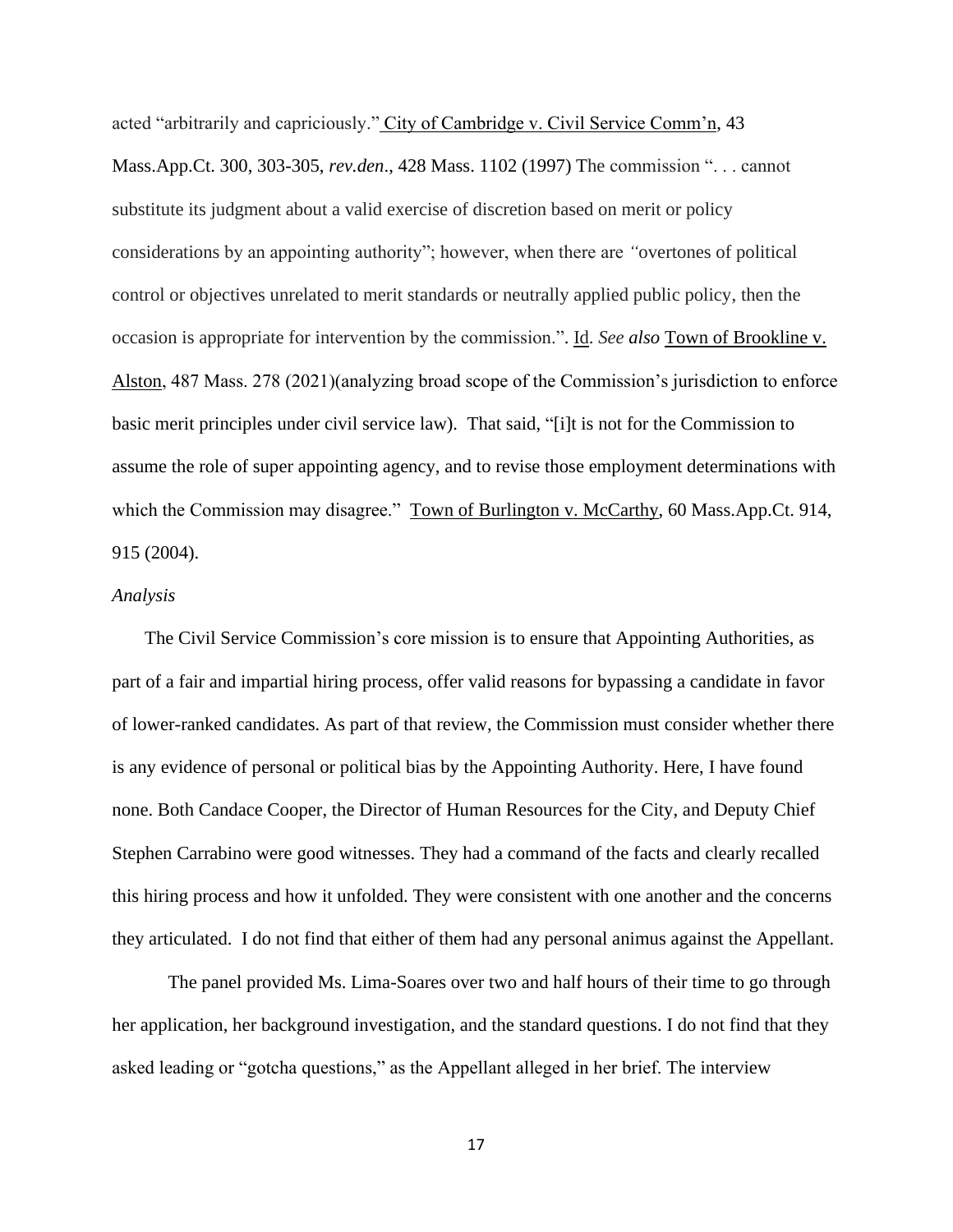panelists were not predisposed to bypassing Ms. Lima-Soares nor did they develop any animus or bias against Ms. Lima-Soares that factored into their decision to bypass her for appointment. There is no evidence to show that any candidate was chosen due to familial history, due to their age or gender, as alleged by the Appellant. Rather, the panelists testified credibly that they had serious concerns regarding many aspects of Ms. Lima-Soares' background, including her prior job as a crossing guard with the City, her tax and financial history, unsolicited comments from concerned citizens relative to her candidacy, and her candor relative to whether or not she applied to the Somerville Auxiliary Police Department.

 For two years, Ms. Lima-Soares was supervised by Officer Sean Sylvester as a crossing guard for the City of Somerville. Officer Sylvester testified that he had concerns with Ms. Lima-Soares' ability to respect the chain or command and to following directives. I credit his testimony. Ms. Lima-Soares' core responsibility as a crossing guard was to facilitate the crossing of children safely from one side of the street to another. Officer Sylvester believed Ms. Lima-Soares became repeatedly distracted from that main responsibility and began focusing on whether there was suspicious drug activity in the area.

 The interview panel was concerned that Ms. Lima-Soares was overreaching her authority as a crossing guard and not playing her proper role. The panel discussed this situation with Ms. Lima-Soares in her interview. They noted that she did not indicate in her application that she had received counselling from a prior employer. In her interview, she repeatedly stated that she never received any counselling from Officer Sylvester. She acknowledged the basic underlying factsthat she had seen what appeared to be drug activity, that she had reported it several times to Officer Sylvester, that he told her to contact the drug unit, and that she had indeed contacted that unit multiple times – but she never admitted that Officer Sylvester had counselled her that she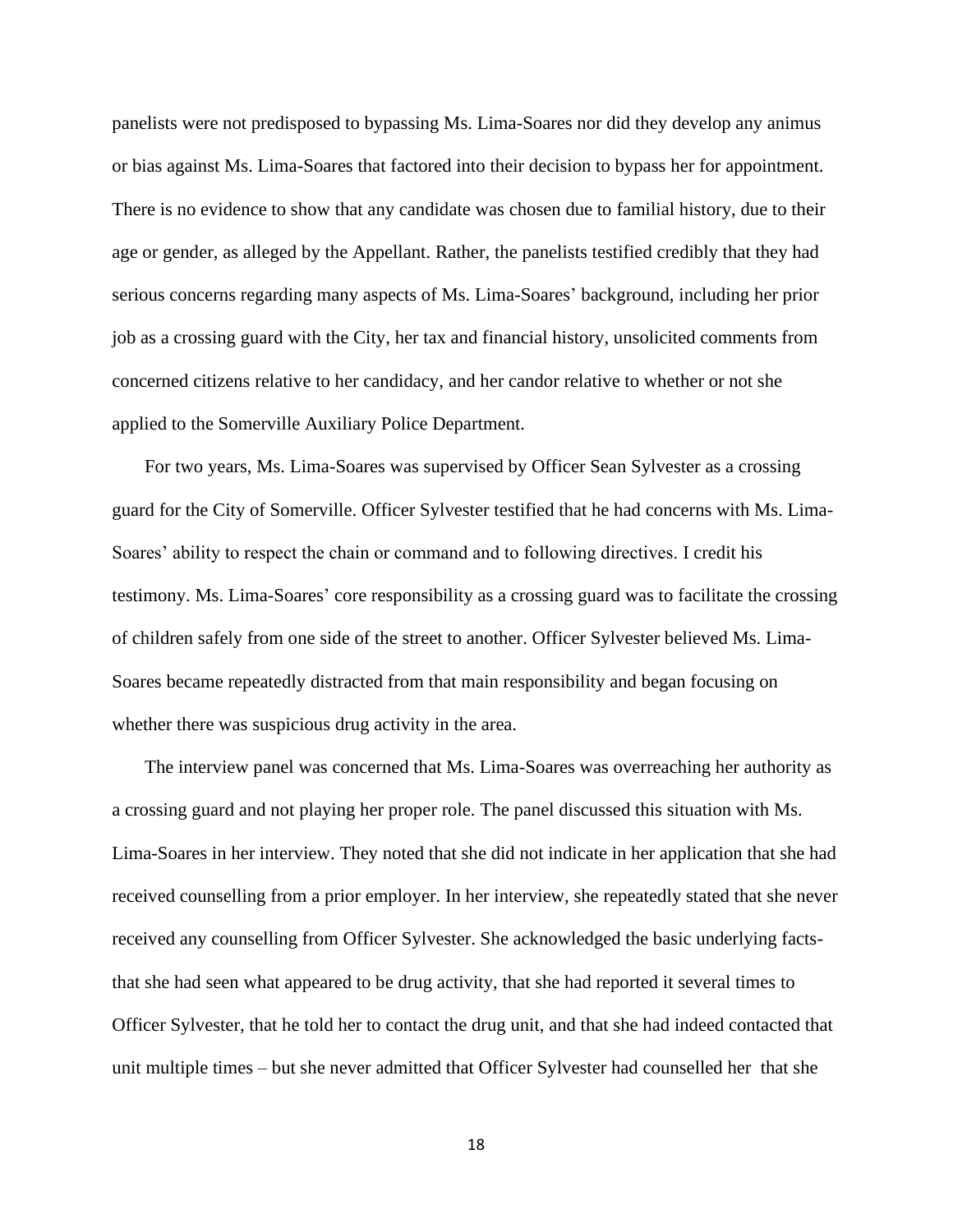did not need to continue to report this activity, that the matter was being dealt with, and that she must focus more on her responsibility of crossing children. The panel found her responses in the interview on this topic to be disingenuous and inconsistent. At no time did she take any responsibility for her own actions nor did she appear to reflect on her behavior or decisions. The panel was reasonable in its concern that she had conflicts with her supervisor during her tenure as a crossing guard and failed to obey her superior's directives and follow the chain of command.

 The Appellant points to Candidate A and his failure to disclose in his Application that he left two prior jobs without giving the proper two weeks' notice and his failure to note that he received a verbal reprimand for being tardy to his job at a sporting good store. Both Ms. Lima-Soares and Candidate A did not disclose these particular details of their employment history and the interview panel considered the facts of each candidate's employment history, taken in conjunction with the entirety of their Application, background investigation, and interview. In their discretion, the interview panel did not view Candidate A's circumstances to rise to the level of severity of Ms. Lima-Soares' situation, since Candidate A's issue involved failure to give proper notice and one instance of tardiness, whereas the Appellant's involved failure to obey directives and subordination. Candidate A owned up to his non-disclosure and apologized. Ms. Lima-Soares continued to deny she was ever counselled and failed to take any responsibility for her actions. Unlike Ms. Lima-Soares, the City did not conclude that Candidate A had failed to pay his tax returns, had filed for bankruptcy, had negative feedback from the community, etc. I do not find any evidence to support the allegation by the Appellant that Candidate A was given a conditional offer of employment because his father is a firefighter in the City. Further, Candidate A did not bypass the Appellant, as his name appeared higher on the certified list.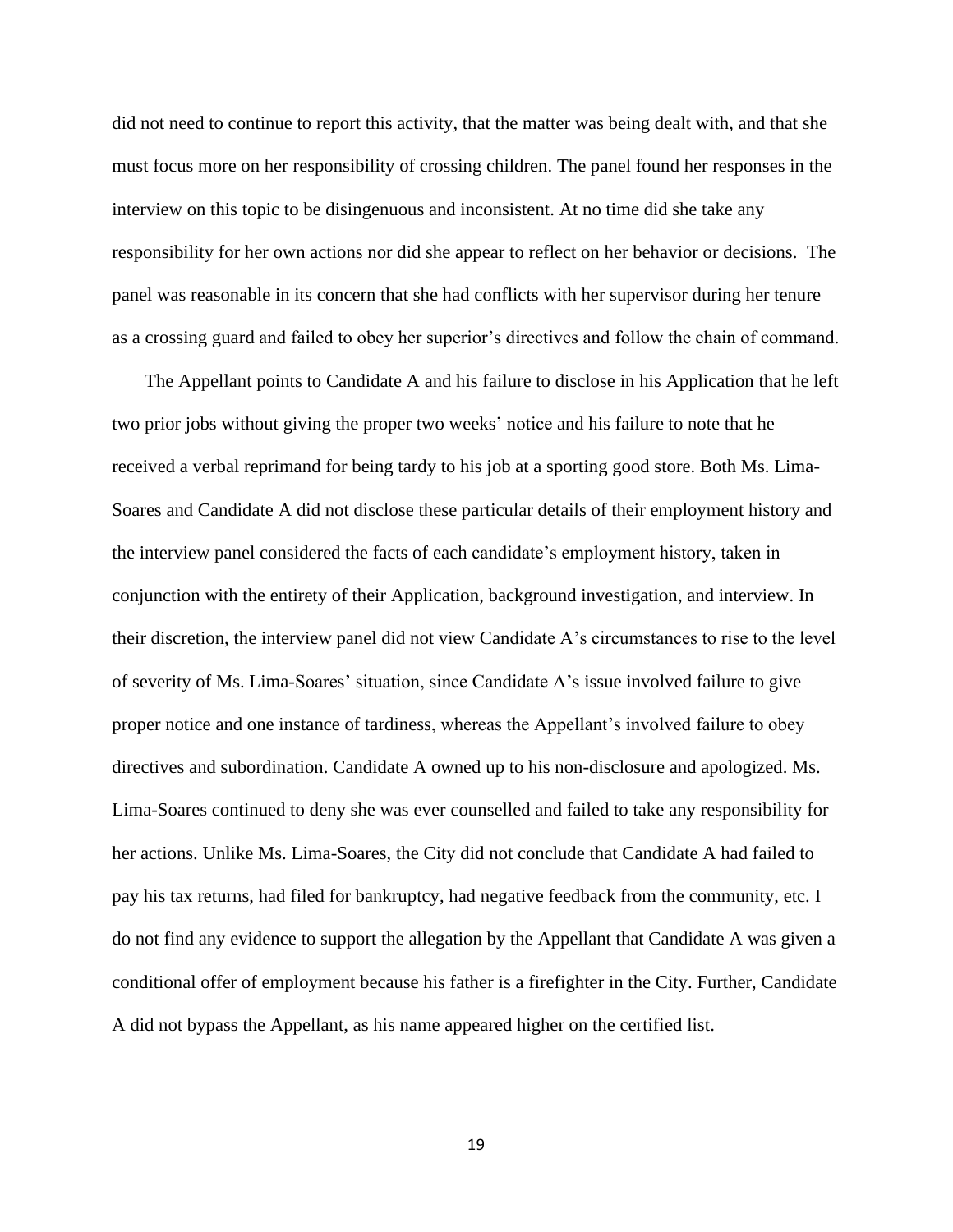The City also points to Ms. Lima-Soares' financial history, to include filing for bankruptcy in 2017 and failure to file federal tax returns, as reason why it determined she was unsuitable for the position of permanent reserve police officer. Municipalities often take candidates' financial histories into consideration when determining suitability for a police officer position. *See* Pena v. City of Lawrence, G1-15-84; Conley v. City of New Bedford, G1-14-224. The first concern the City had was Ms. Lima-Soares' 2017 bankruptcy filing which appeared on her credit history, of which Ms. Lima-Soares does not dispute. Pursuant to 11 U.S.C. 525, "... a governmental unit may not… deny employment to, terminate the employment of, or discriminate with respect to employment against, a person that is or has been a debtor under this tile or a bankrupt or a debtor under the Bankruptcy Act… *solely* because such bankrupt or debtor is or has been a debtor under this title or a bankrupt or debtor under the Bankruptcy Act…. (emphasis added). The City cites to the 2017 bankruptcy in its bypass letter as one reason for bypass; yet this is not the City's sole reason for failing to hire Ms. Lima-Soares. Had this been the sole reason for bypass, the City would not have met its burden; however, such is not the case, as there are numerous other reasons for bypass delineated in the City's bypass letter.

 The City points to Ms. Lima-Soares' failure to pay federal income tax during the years 2011-2015 as an additional reason for bypass. The City notes that her failure to pay these taxes was concerning and her responses to questions regarding this issue put her credibility in doubt. The City was not convinced that she was not required to file taxes, since she did not file a Schedule C (for independent contractors/business owners) so there was no accounting for the money that was coming in or going out. The City was reasonable in its concern that she failed to file federal taxes, thereby failing to adhere to federal law.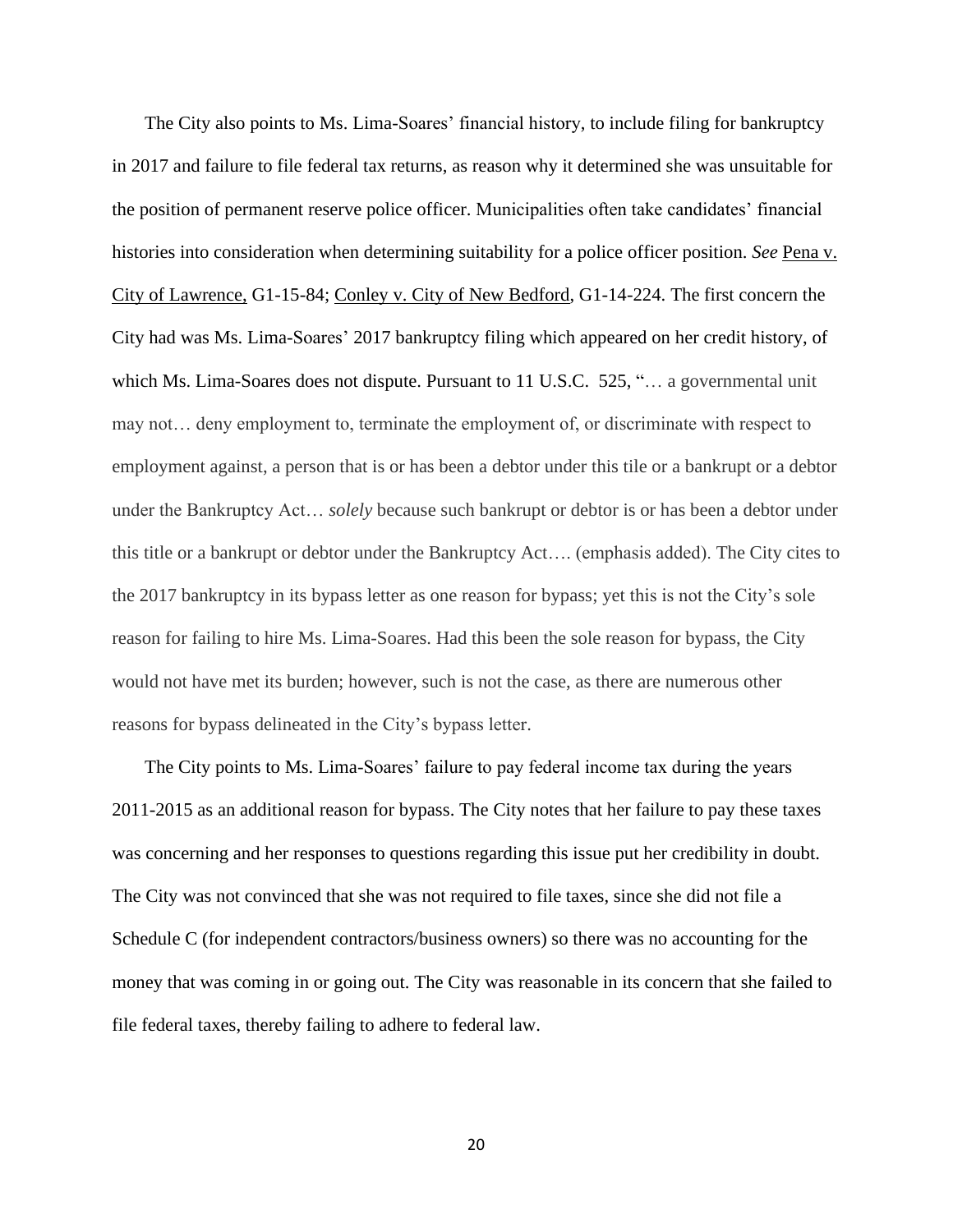The Appellant, in her brief, attempts to correlate Ms. Lima-Soares' failure to pay federal income tax to certain candidates' admitted prior marijuana use. Since marijuana use and failure to pay income tax are federal crimes, the Appellant contends that the City should not have given a conditional offer of employment to anyone who admitted using marijuana. The City, in its discretion, views the issue differently than the Appellant. The City testified that the question about marijuana use in the Application is asked to gauge the candidate's level of honesty and to determine if there are any larger issues at play. The City noted that marijuana use is legal in the state of Massachusetts and it did not equate an admission to prior marijuana use to that of failure to pay federal income taxes.

 The City's bypass letter also contends that Ms. Lima-Soares failed to disclose that she had previously applied to the Somerville Auxiliary Police Department. The City has not proven, by a preponderance of the evidence, that Ms. Lima-Soares actually fully applied to the Somerville Auxiliary Police. There is evidence that she made numerous inquiries to the Department, her CORI was checked, her driver history was checked, an investigator was assigned to undertake a background investigation, and a decision appears to have been made that the Auxiliary Police would not hire Ms. Lima-Soares due to her driver history and an *incomplete application*; however, the City was unable to produce the application. Additionally, Ms. Lima-Soares denies that she ever passed in an application. For these reasons, the Commission does not sustain this particular reason for bypass.

Lastly, the final reason for bypass was the negative input by the community, specifically by Ms. Lima-Soares' own neighbor, Mr. P. Initially, the City sought information from Mr. P through a residency check. When Ms. Lima-Soares was notified by the investigator that he was going to speak to her neighbors, she showed some concern and wondered if the investigator had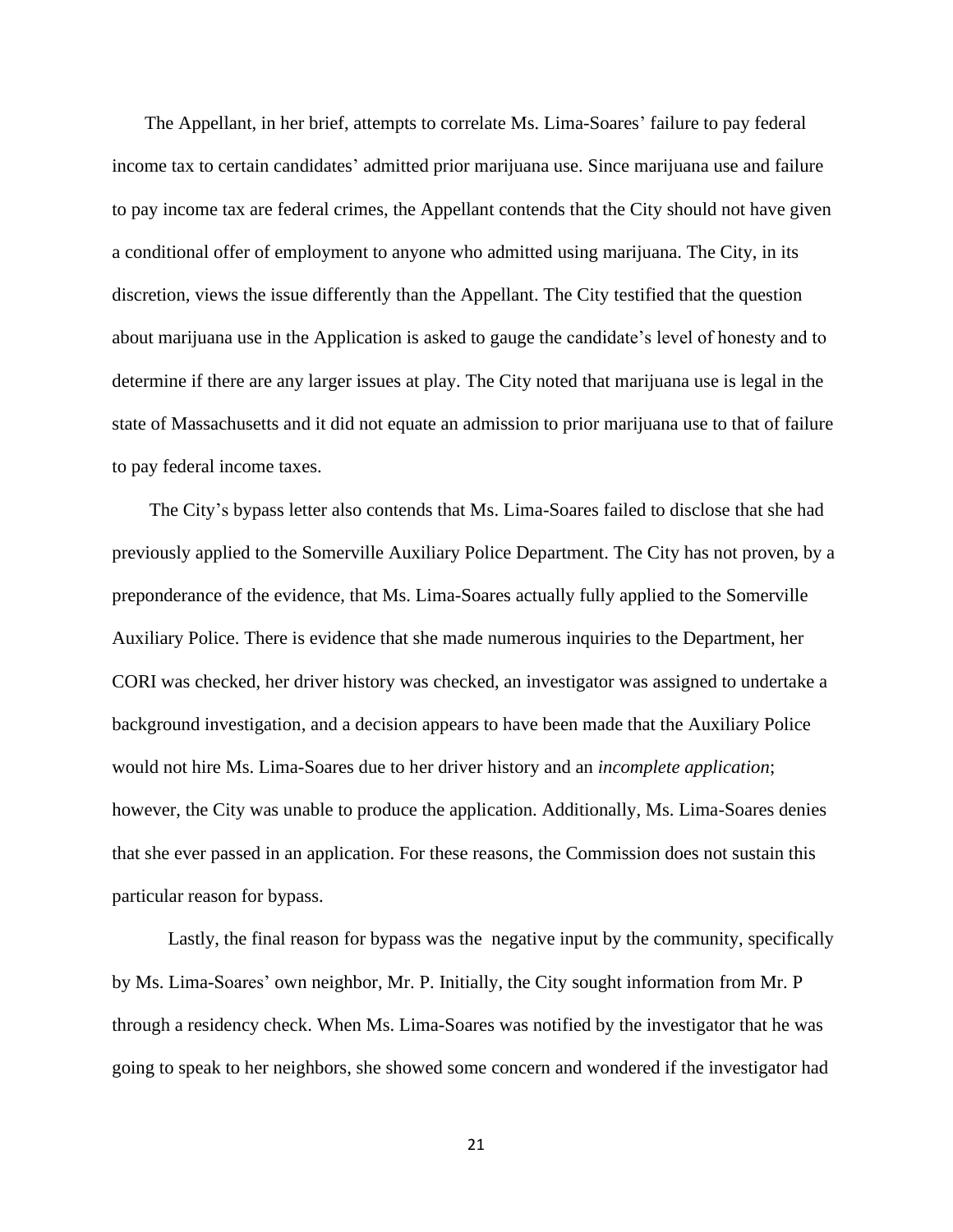to reveal her identity or the reason for his inquiry about her residency, leading the investigator to ask Ms. Lima-Soares whether she had a reason to be concerned with him speaking to her neighbors. Her residency was verified by Mr. P, yet he became irate and stressed repeatedly that she should not become a Somerville Police Officer, that she does not get along with her neighbors, that she tells others on the street that she is a police officer, and that he feared retaliation should she become a police officer.

 When the panel asked Ms. Lima-Soares about her relationship with Mr. P, she denied any contentious relationship and indicated that she never interacts with him one-on-one. The only time she recalled speaking with him was when she tried to de-escalate a situation where Mr. P was angry at her father for parking in front of his house. Ms. Lima-Soares denied that she ever took pictures of the couple in order to harass them, but she did confirm that she has taken pictures outside to document flood damage and Mr. P and his girlfriend may have accidentally been in a picture or two. Although she claims to not know Mr. P, she did tell the interview panel that he has mental issues and that the Cambridge Police are familiar with him. Following the interview, the City investigated further and did not confirm Ms. Lima-Soares' allegations about Mr. P's criminal involvement with the police, further leading the City to question her credibility or truthfulness on this topic.<sup>6</sup> Throughout the interview, the panel felt Ms. Lima-Soares was "trying to be artful not owning up to things…trying to work the corners instead of owning the situation."

<sup>&</sup>lt;sup>6</sup>The City also presented evidence of a letter written by a fellow Somerville Police Officer, Officer 1, which voiced his concern about the City hiring Ms. Lima-Soares. This letter was sent to the Department after Ms. Lima-Soares' interview, and therefore she was not able to refute the contents of the letter. This letter was received prior to the bypass decision, however. The Commission did not consider the contents of this letter in its decision.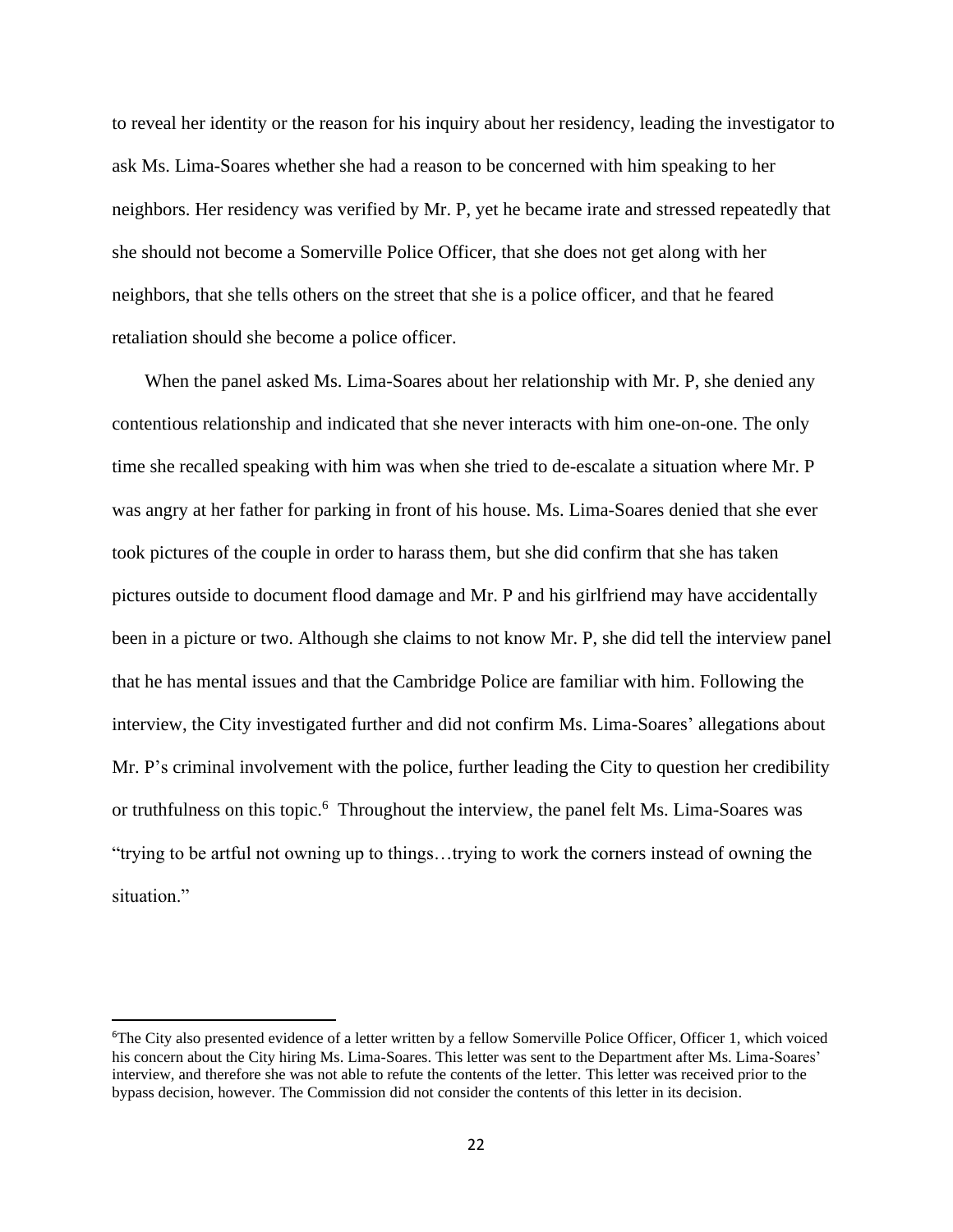In summary, the interview panel concluded that the City would be taking too much of a risk in granting Ms. Lima-Soares a conditional offer of employment. Absent evidence that the Appointing Authority acted in bad faith, the City is afforded deference in its judgment to bypass the Appellant for valid reasons. I carefully considered whether a fair, thorough, and impartial review process has been undertaken by the City, and whether the City has shown, by a preponderance of the evidence, that there was reasonable justification to bypass Ms. Lima-Soares for her insubordination and failure to follow directives as a crossing guard, her poor relationship with certain community members, and her failure to file federal tax returns as a business owner, in conjunction with her lack of candor relative to these three issues. I find that the City has met that burden of proof with regards to these three (3) reasons for bypass. The City failed to meet its burden of proof as it relates to the allegation that Ms. Lima-Soares failed to disclose her application to the Somerville Auxiliary Police, since the City failed to produce any such application.

For all of the above reasons, the Appellant's appeal under Docket No. G1-19-150 is hereby *denied*.

Civil Service Commission

*/s/ Cynthia Ittleman* Cynthia Ittleman Chairman

By a vote of the Civil Service Commission (Bowman, Chair; Camuso, Ittleman, Stein and Tivnan, Commissioners) on June 3, 2021.

Either party may file a motion for reconsideration within ten days of the receipt of this Commission order or decision. Under the pertinent provisions of the Code of Mass. Regulations, 801 CMR 1.01(7)(l), the motion must identify a clerical or mechanical error in this order or decision or a significant factor the Agency or the Presiding Officer may have overlooked in deciding the case. A motion for reconsideration does not toll the statutorily prescribed thirty-day time limit for seeking judicial review of this Commission order or decision.